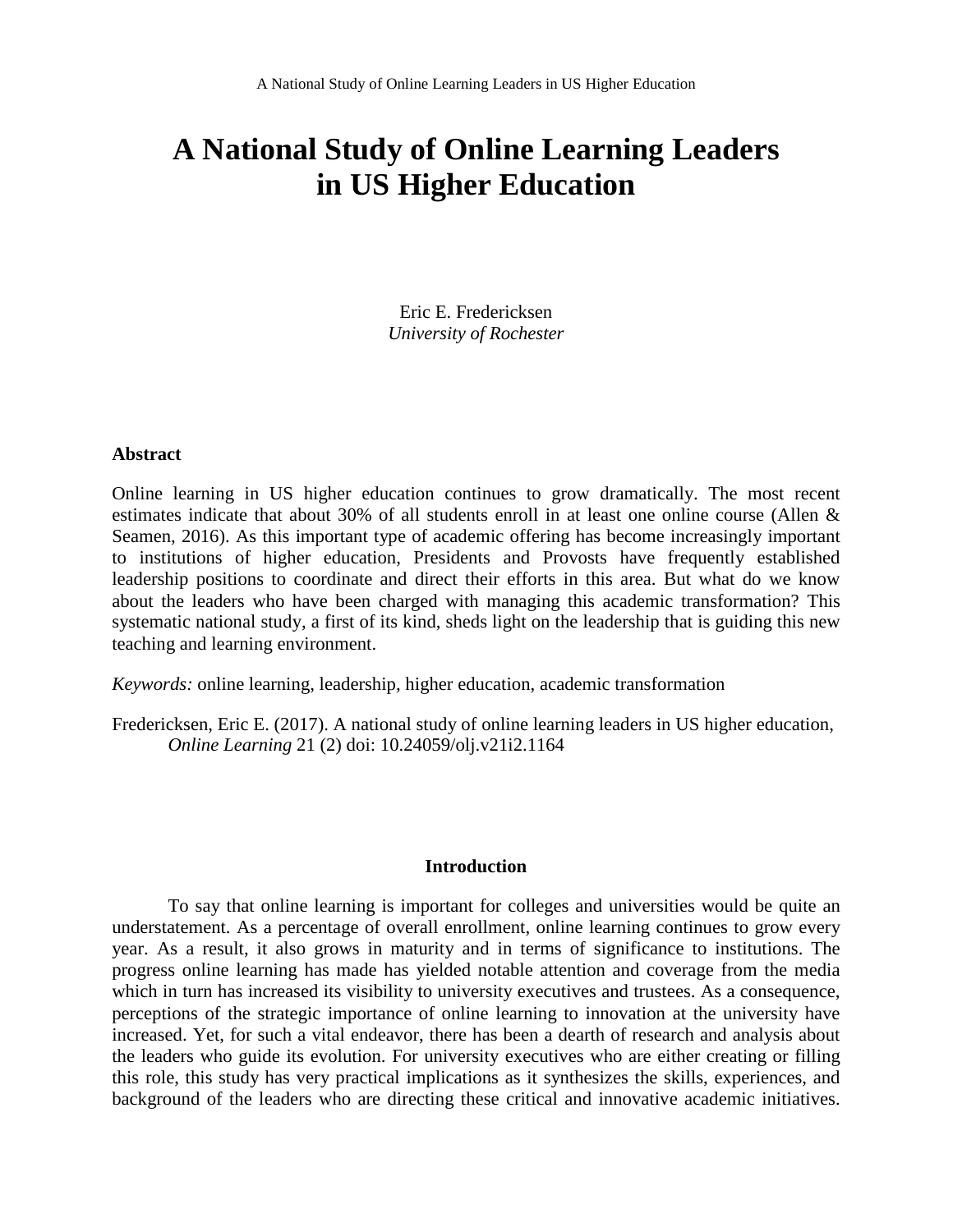The study also provides information about what groups are being reorganized and unified under these leaders.

Contributing to the vacuum in the research on online learning leadership is the lack of a comprehensive list of leaders, combined with the fact that this is a new senior role at many colleges and universities. This study began by addressing this issue with the systematic identification of online learning leaders. Of course, there are lists of presidents and provosts at the universities and colleges in the US but a database of leaders on online learning was not available. Thus, the first step in conducting this study was the identification of the online learning leaders and building a database of contact information for them. This process required the investigation of the institutional web sites of colleges and universities. Given the variety of sites and approaches, numerous methods were employed including searching organizational charts and cabinets of presidents and provosts using terms such as online learning /online education/ eLearning / distance education / distance learning/ instructional technology; reviewing Centers for Instructional Innovation or Teaching Excellence, Global Campus / World Campus / Extended Studies; investigating directories of Faculty / Staff / Office or the campus itself; and even conducting an examination of press releases. Frequently a combination of these tactics yielded the right individual, but in a minority of cases the person could not be identified. Sometimes the individual could be recognized in 5-10 minutes, but in most cases, it took much longer. Variations in the titles for these positions were common. As a safety net, communication and invitations requested that the individual identified please respond with the name of a more appropriate administrator if that was the case.

In order to guide and manage this effort, the author tried to take a systematic approach by organizing the search by the Carnegie Classification of the institutions. Institutions were explored in the following order: R1: Doctoral Universities – Highest research activity; R2: Doctoral Universities – Higher research activity; R3: Doctoral Universities – Moderate research activity; M1: Master's Colleges and Universities – Larger programs; M2: Master's Colleges and Universities – Medium programs; M3: Master's Colleges and Universities – Smaller programs. This approach provided solid organization and structure to the process. The goals of the study were:

- Develop a systematic and comprehensive list of leaders for online learning in US higher education
- Collect institutional data for context
- Gather information about the position and professional experience of the leader
- Capture demographic and other information about these individual leaders
- Investigate the potential relationships among these factors and dimensions

## **Research Questions**

Our research questions are directly connected to the goals of this study:

- 1. What is the current state of online education at responding institutions?
- 2. What is the nature of the professional experience of current leaders of online education?
- 3. What are the background demographics of current leaders of online learning?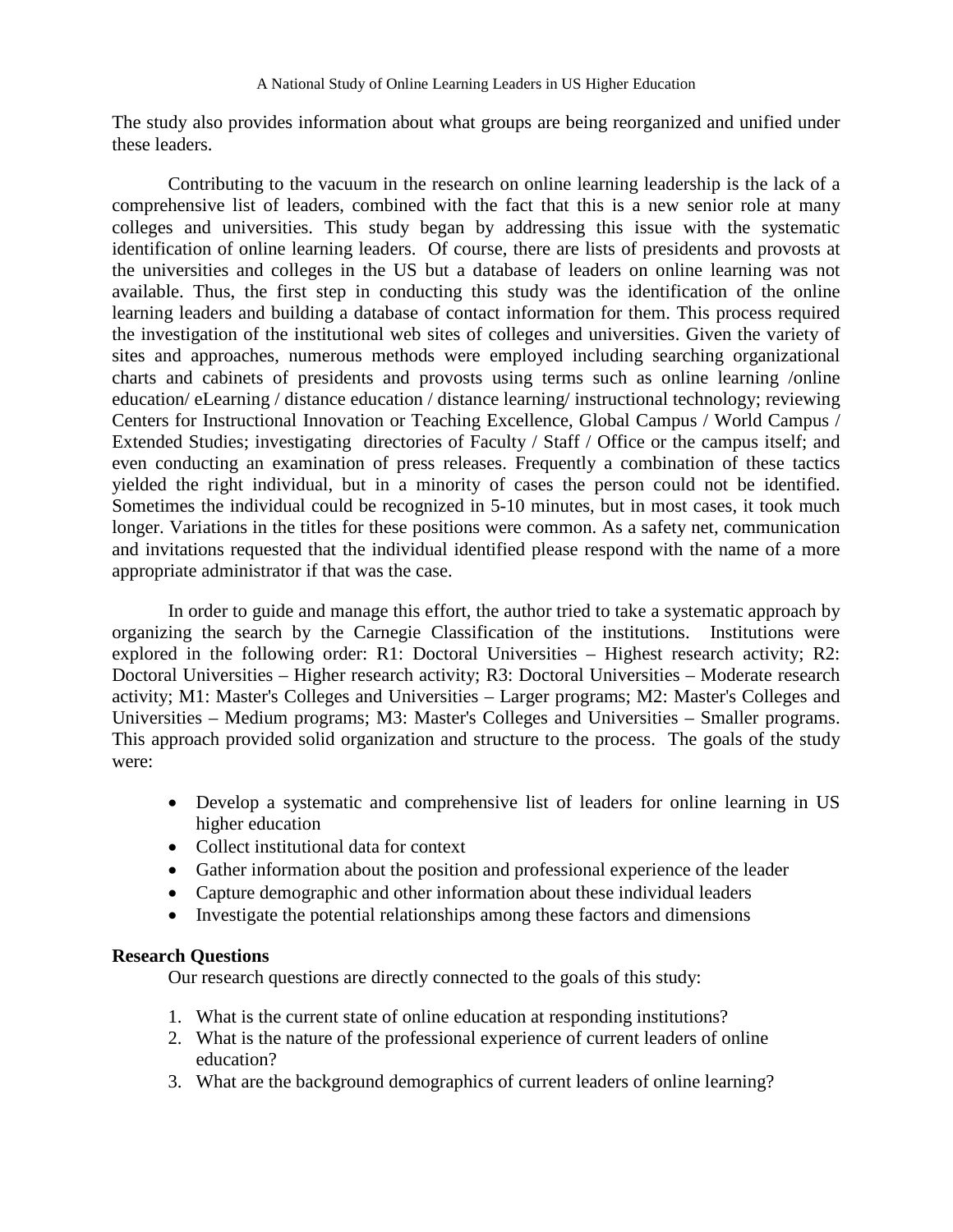These research questions guided the study and informed our methodology and survey instrument. For example, to explore the current state of online education at responding institutions it seemed essential to ask about the scope of online learning associated with the position, the highest level strategic goals for online learning at the institution, and whether the institution has used their online learning efforts as a catalyst for organizational change. Another fundamental area of discovery related to the professional experience of the leader and included questions about experience with face-to-face teaching, online teaching, management/leadership, instructional design, educational research, and IT. To better understand online learning leadership positions, questions were asked about the reporting relationship, whether the position included a faculty appointment, and how long the position has existed.

#### **Literature Review**

In order to assess the current state of higher education institutions and how the online learning executive might lead innovation within them, it is necessary and beneficial to first reflect on the complexity of higher education organizations. The nature of higher education and its culture does not typically yield a hierarchical structure with top-down or command-andcontrol decision making. Some organizational theories help us understand the environment of the college or university and how they function and therefore, help us appreciate how an online learning leader might need to operate. This background is helpful to our study as it situates the three research questions in the appropriate context. Leadership of innovation at a university is not the same as in the private sector. These theoretical considerations help us understand higher education, and this helps us appreciate the essential preparation of an effective online learning leader.

#### **Organized Anarchy**

University leaders face ambiguity (a state of uncertainty) from a number of dimensions and this affects their leadership and management abilities in "an organized anarchy" (Cohen & March, 1986), a classic organizational theory which suggests higher education institutions function and achieve uncertain outcomes. Ambiguity is viewed through multiple lenses, the first is **purpose** which refers to the multiple, and oftentimes conflicting, goals of the institution. This is a classic characteristic of higher education and often includes academic excellence, research, and community service. **Power** in a university is an interesting capability that has a "chicken or the egg" quality to it. Leaders have power if they can accomplish things and they can accomplish things if they have power.

Presidents discover that they have less power than is believed, that their power to accomplish things depends heavily on what they want to accomplish, that the use of formal authority is limited by other formal authority, that the acceptance of authority is not automatic, that the necessary details of organizational life confuse power (which is somewhat different from diffusing it), and that their colleagues seem to delight in complaining simultaneously about presidential weakness and presidential willfulness. (Cohen & March, 1986, p.17).

Another area of uncertainty is the ambiguity of **experience**, which underlines the challenges to learning faced by university leaders. The context of decisions is often complicated and outcomes are impacted by factors beyond the actions of a president. And while a leader may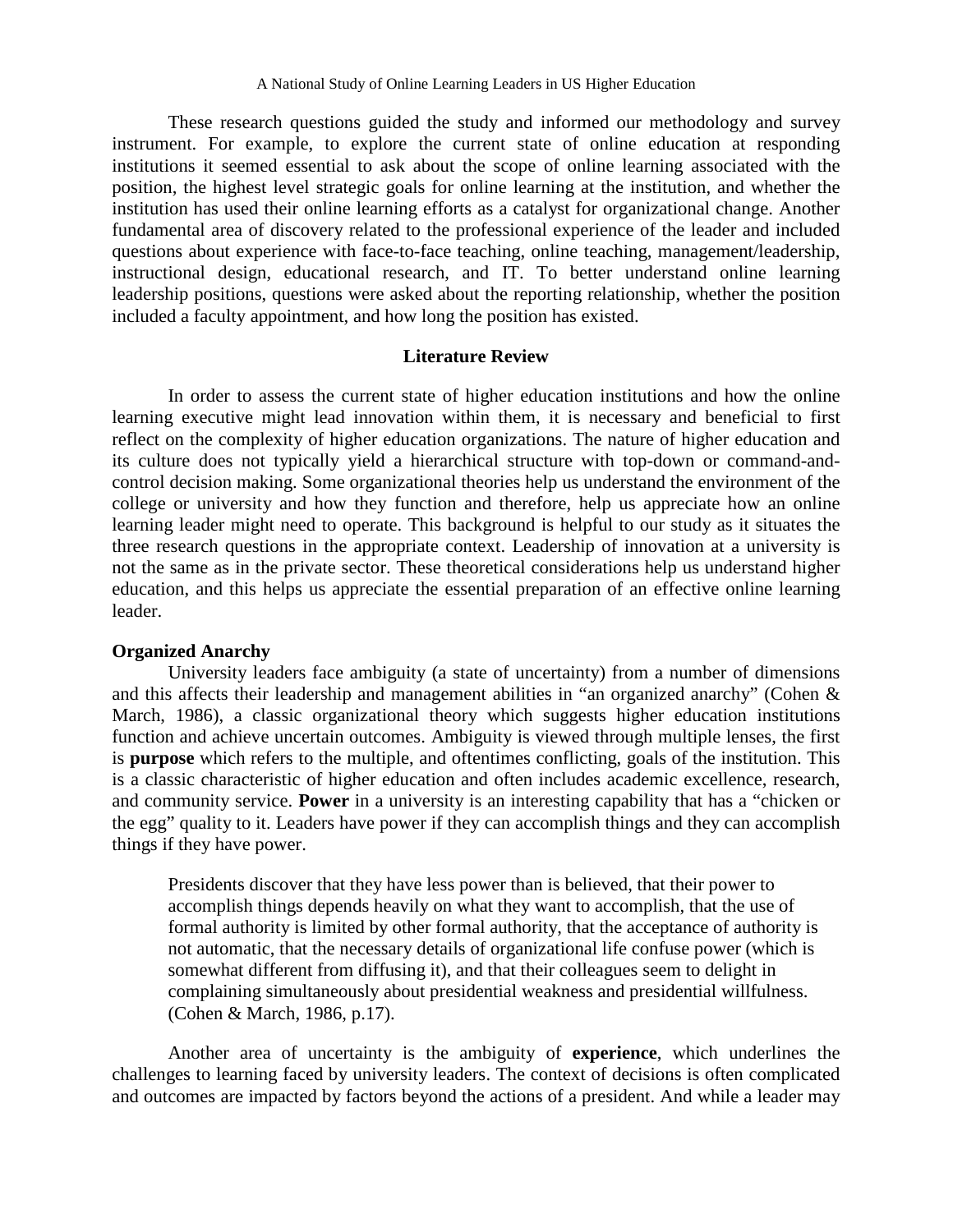make great efforts to proceed with due diligence and collect and analyze information, the world is a dynamic and constantly changing place. Yes, experience is a great teacher, but positive or negative outcomes may have nothing to do with the decisions made by an administrator.

The fourth area is the ambiguity of **success**. Similar to experience, there can be issues regarding the indicators of success. At an individual level, a promotion might simply be the result of age, years of service, or the ability of the person to get a better job. As recognized above, the success of an institution may or may not be directly related to the actions of the leader. Cohen and March (1986) argue that the university executive, faced by the characteristics of an organized anarchy, has limited abilities and should not overestimate his or her power in institutional decision making.

## **Loosely Coupled Systems**

One perspective on organizational theory that can help one understand higher education is the work of Karl Weick (1976) on **loosely coupled systems**. Weick describes loosely coupled as "the image that coupled events are responsive, *but* that each event also preserves its own identity and some evidence of its physical or logical separateness" (Weick, 1976, p.38). In a university setting, one can think of departments that are all part of the same division or school, but have little interaction and minimal response to each other. This can lead to inconsistencies or differences of approach from the same institution. While one might think of the disadvantages of this organization, the advantage is the latitude and independence gained by the individual unit. Of course, it should be noted that in an arena where the work is loosely coupled with minimal evaluation, tight controls identify who can do the work—in this case it is the faculty. And it is this loosely coupled environment that provides the faculty this ability for control.

Since some of the most important elements in educational organizations are teachers, classrooms, principals, and so forth, it may be consequential that in a loosely coupled system there is more room available for self-determination by the actors. If it is argued that a sense of efficacy is crucial for human beings, then a sense of efficacy might be greater in a loosely coupled system with autonomous units that it would be in a tightly coupled system where discretion is limited. (Weick, 1976, p.41).

So, given modest influence by senior administration and the loosely coupled organizational context, where does the power to make decisions about instructional innovation reside at the university? This author suggests that the faculty play a central role, based on the concept of the professional bureaucracy. And it is precisely this point that an online learning leader must understand and appreciate. Given that authority for making decisions about instruction resides with the faculty, the online learning leader must demonstrate a more collaborative approach. There must be an embrace of a transformational leadership style where the leader inspires change—a mandate or directive will not work. And recognizing that many faculty appreciate the perspective of their peers, this study also explores whether online leaders also hold a faculty appointment, and the extent of their teaching experience.

#### **Professional Bureaucracy**

Birnbaum's *How Colleges Work* defines bureaucracy as "the type of organization designed to accomplish large-scale administrative tasks by systematically coordinating the work of many individuals" (1988, p.107). However, the university setting is not a typical, hierarchical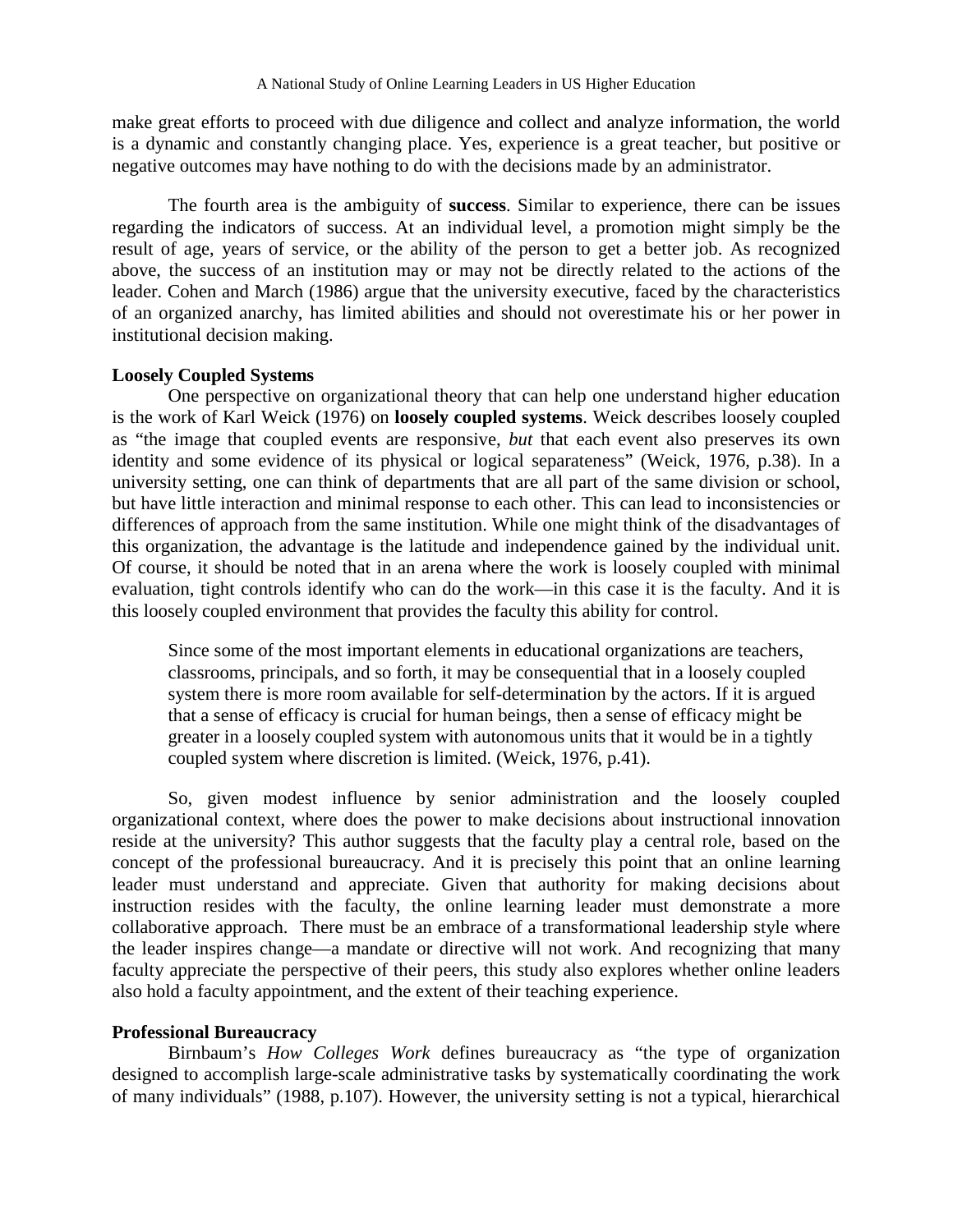organization. While it may be tempered by a dean who has influence, the power and authority for academic innovation is mainly the purview of the faculty, a professional bureaucracy. When a school offers online education, it is often because the faculty has decided to do so. The professors will determine how fast or slowly this might happen. It is the domain of the professors, as they are closest to the students, to make the best decisions regarding instruction.

Mintzberg presents the concept of a **professional bureaucracy** which emphasizes the reliance on "coordination on the standardization of skills and its associated design parameters, training and indoctrination. It hires duly trained and indoctrinated specialists—professionals for the operating core, and then gives them considerable control over their own work. In effect, the work is highly specialized in the horizontal dimension, but enlarged in the vertical one. Control over his own work means that the professional works relatively independently of his colleagues, but closely with the clients he serves" (Mintzberg, 1979, p. 50).

The basic idea that is at the heart of higher education is that the faculty is the operating core of the academy. It is important to understand that the university is a decentralized institution with authority and decision making capability distributed across the enterprise. While there is some administrative hierarchy, the authority comes from the professions. That is, there is less "power of the office" and much more "power of expertise" (Mintzberg, 1979, p. 52). The expertise that drives authority in the institution is cultivated and valued by the academic departments. The complexity of the work leads to minimal evaluation and supervision. It is a collegial organizational structure where tenured faculty members are at the top and served by administrators and staff. In addition, the faculty members not only control their own work, they also try to control the role and decision making of the administration.

They also seek collective control of the administrative decisions that affect them, decisions, for example, to hire colleagues, to promote them, and to distribute resources. …. Every university professor, for example, carries out some administrative duties and serves on committees of one kind or another to ensure that he retains some control over the decisions that affect his work. (Mintzberg, 1979, p.56).

This standard approach, when dominated by faculty in a university, leads to a stable environment. The setting is complex, and the faculty members are comfortable in their role, with few revolutions.

It is precisely this decision-making power by faculty about instruction in higher education, as characterized by the concept of a professional bureaucracy, that determines the future of online education in colleges and universities. Faculty members are primary to academic decisions. They will determine alternative means of instruction and alternative means of assessment. Faculty members have always made these decisions for large lecture courses as well as small seminars. Online education simply represents another type of classroom with different affordances and constraints.

Higher education uses terms like "colleague" and "campus community" when referring to individuals and departments at the university. This seems to be in the spirit of what Baldridge refers to in his description of university collegium, as a community of scholars which emphasizes a "company of equals" and strong orientation around decision making by broad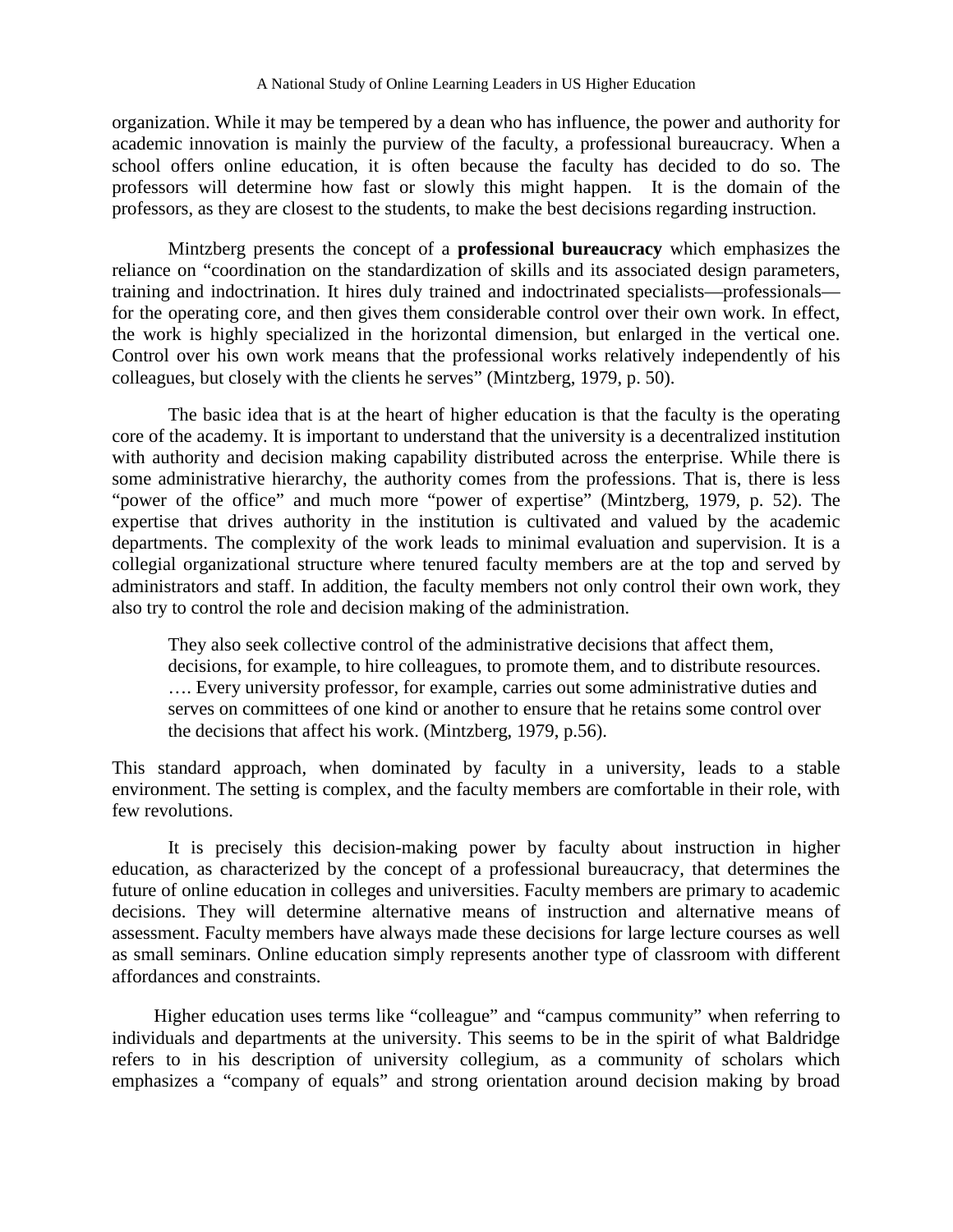participation and consensus (Baldridge, Curtis, Ecker, & Riley, 1977, p. 130). But again, when it comes to academic decisions, this community is often more strictly defined as the faculty.

This context of the culture and organizational nature of our universities underscores the importance of higher education experience for leaders of online education. And it situates the leader in a complex environment. To complement this and guide our study—especially related to the third research question about skills, experiences and background—it is also advantageous to consider the leadership approach of the individuals in these positions.

## **Transformational Leadership**

This author suggests that the work of James Burns on transformational leadership might be the most helpful lens to consider. Burns compared transformational leadership to transactional leadership, a more basic or routine approach with a lower profile or role for the leader. Instead, Burns focused on the idea of transforming.

It is to cause a metamorphosis in form or structure, a change in the very condition or nature of a thing, a change into another substance, a radical change in outward form or inner character, as when a frog is transformed into a prince or a carriage maker into an auto factory. It is change of this breadth and depth that is fostered by transformational leadership. (Burns, 2003, p. 24).

This type of significant change might characterize the transition from traditional classroom courses to online courses. Transformational leadership is not a traditional or hierarchical command and control approach. It is collaborative; the leader engages the organization, creates a vision for the future, and even inspires innovation and change.

Bass and Riggio (2006) added to the work on transformational leadership by attending to the impact on follower motivation and performance. They describe four components of transformational leadership: Idealized Influence, Inspirational Motivation, Individual Consideration, and Intellectual Stimulation. In order for transformational leaders to be successful, they must employ one or more of these components. Given the complexity of higher education organization and the central role of faculty, it makes sense that an effective leader in this environment would need to be charismatic, inspire with challenge and persuasion, be intellectually stimulating, encourage faculty to use their abilities, and be individually considerate by providing faculty with support and coaching (Bass & Riggio, 2006, p.5).

This study did not use the MLQ (Multifactor Leadership Questionnaire) to pinpoint the transformational leadership of the individuals. However, transformational leadership concepts can be a useful lens to frame what is needed to be effective in this field.

#### **Methods**

As noted earlier, a substantial effort was expended in order to develop a database of individual leaders for online learning and their contact information. Since this data was collected in waves, according to Carnegie classification—starting with R1 institutions, then R2, R3, M1, M2, and M3 (so far) —the invitations to participate in the study in Summer 2016 were also presented in chunks per the schedule below.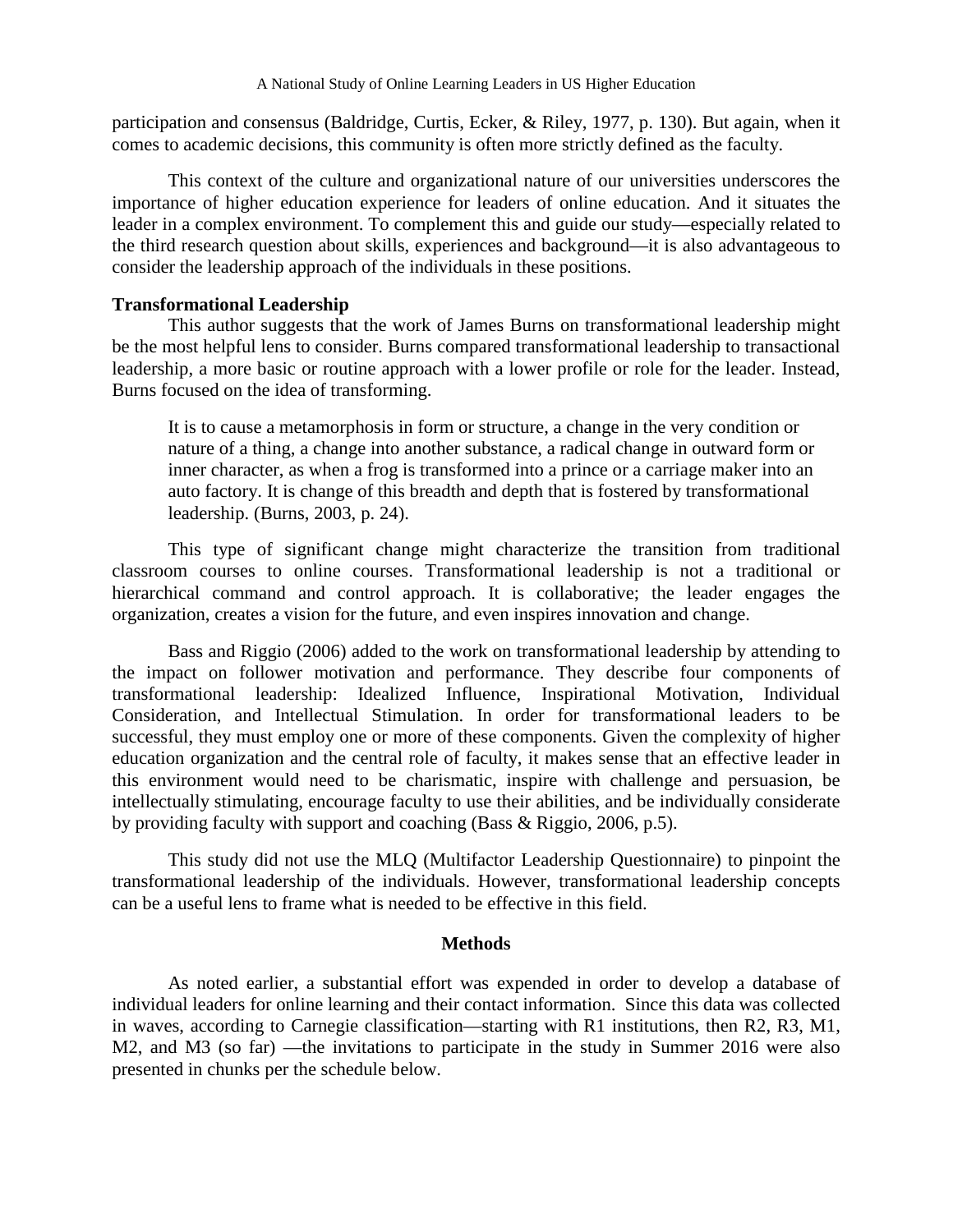R1 – initial invitation on June 8 with reminders on June 13, 20, 27

- R2 initial invitation on June 13 with reminders on June 20, 27 and July 5
- R3 initial invitation on June 20 with reminders on June 27 and July 5, 11
- M1 (part 1) initial invitation on June 27 with reminders on July 5, 11, 18
- M1 (part 2) initial invitation on July 5 with reminders on July 11, 18, 25
- M2 initial invitation on July 11 with reminders on July 18, 25 and August 1
- M3 initial invitation on July 18 with reminders on July 25 and August 1, 8

The survey consisted of 30 multiple-choice questions that utilize a Likert-type scale and two open-ended questions.

The first section of the survey instrument collected information about the university and helps us with data for our first research question about the current state of online education at the institution. The questions included:

*What is the Carnegie classification of your institution? Is your institution public or private? Where is your institution located? How do you and your institution define the scope of online learning for your position? What are the highest level strategic goals for online learning at your institution? How many years ago did your institution create a leadership position for online learning?* 

*Has your institution used your online learning efforts as a catalyst for organizational changes?* 

*If your answer to the previous question was yes, what groups at your institution have been unified within your organization?* 

*Which of the following groups at your institution are under your direct responsibility? Does your institution use any Online Education Service providers for specific functions? What are the top priorities or issues related to online learning for you and your institution?*

The second section of the survey instrument collected information about the professional experience of the online learning leader and helps us with the second research question. The questions included:

*How many years have you held this position of leadership for online learning? In addition to your leadership role for online learning, do you also hold a faculty appointment?* 

*How many years of traditional face-to-face classroom teaching experience do you have? How many years of online teaching experience do you have?* 

*How many years of management / leadership experience do you have?* 

*How many years of instructional design / curriculum development experience do you have?*

*How many years of educational research experience do you have? How many years of IT (Information Technology) experience do you have?*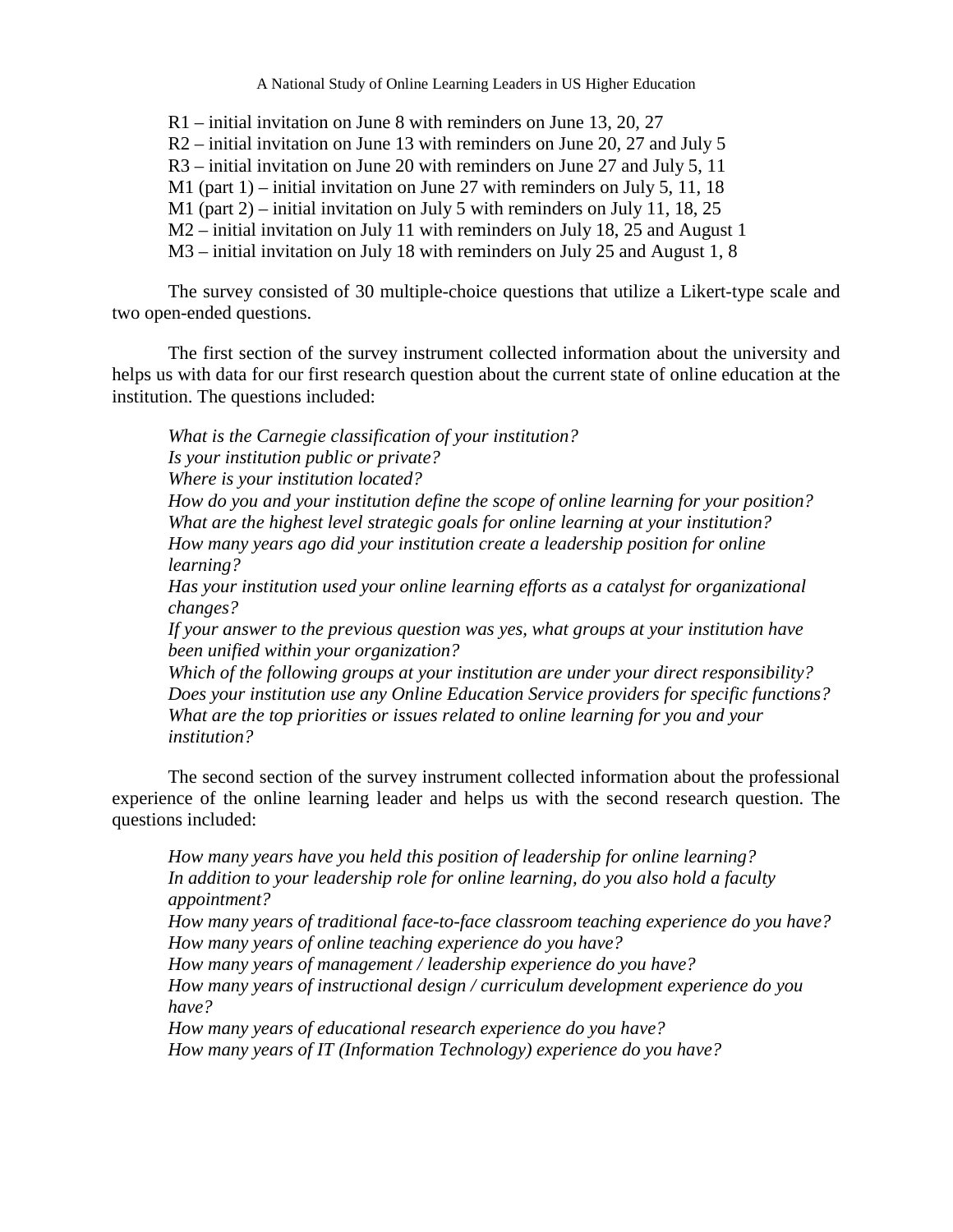The third section of the survey instrument collected information about the background of the online learning leader and helps us with the third research question. The questions included:

*What is your gender? What is your age? Whom do you report to? How many years have you served at your current institution? How many years of experience do you have in higher education? Which of the following degrees have you received? Which of the following are fields in which you earned a degree? Have you been an online student? Which of the following organizations or associations do you or your institution belong? I plan on attending events or conferences from the following organizations or associations. Would you find it beneficial to develop a network of colleagues in this role and participate in that community? How do you stay informed about the state of online learning? (peers, methods, research, technologies, vendors, etc.)*

The study reached out to 820 individuals and 255 of them responded to this web-based survey—resulting in a 31% response rate.

## **Results**

The presentation of the results is organized and aligned by the goals and research questions of the study. As noted earlier, this included collecting institutional data for context, gathering information about the professional experience of the leader, and the background demographics of these individuals.

## **Institutional Context**

A foundational question for this study related to how institutions defined the scope of online learning for this leadership position. Counter to any perceptions about strict alignment with distance education, 60% of responses indicated that the leader was responsible for supporting all types of courses at the institution, not just completely online courses or completely online and hybrid courses. This question was also explored by a number of variables through cross tabulations and chi square analysis. We found no statistical significance related to Carnegie classification, private / public, or any other variable.

**Table 1** Scope for online learning

| How do you and your institution define the scope of online learning for your<br><i>position?</i> | $\%$ |
|--------------------------------------------------------------------------------------------------|------|
| Completely online courses                                                                        | 18%  |
| Completely online & hybrid courses                                                               | 18%  |
| All courses                                                                                      | 60%  |
| Other                                                                                            | 4%   |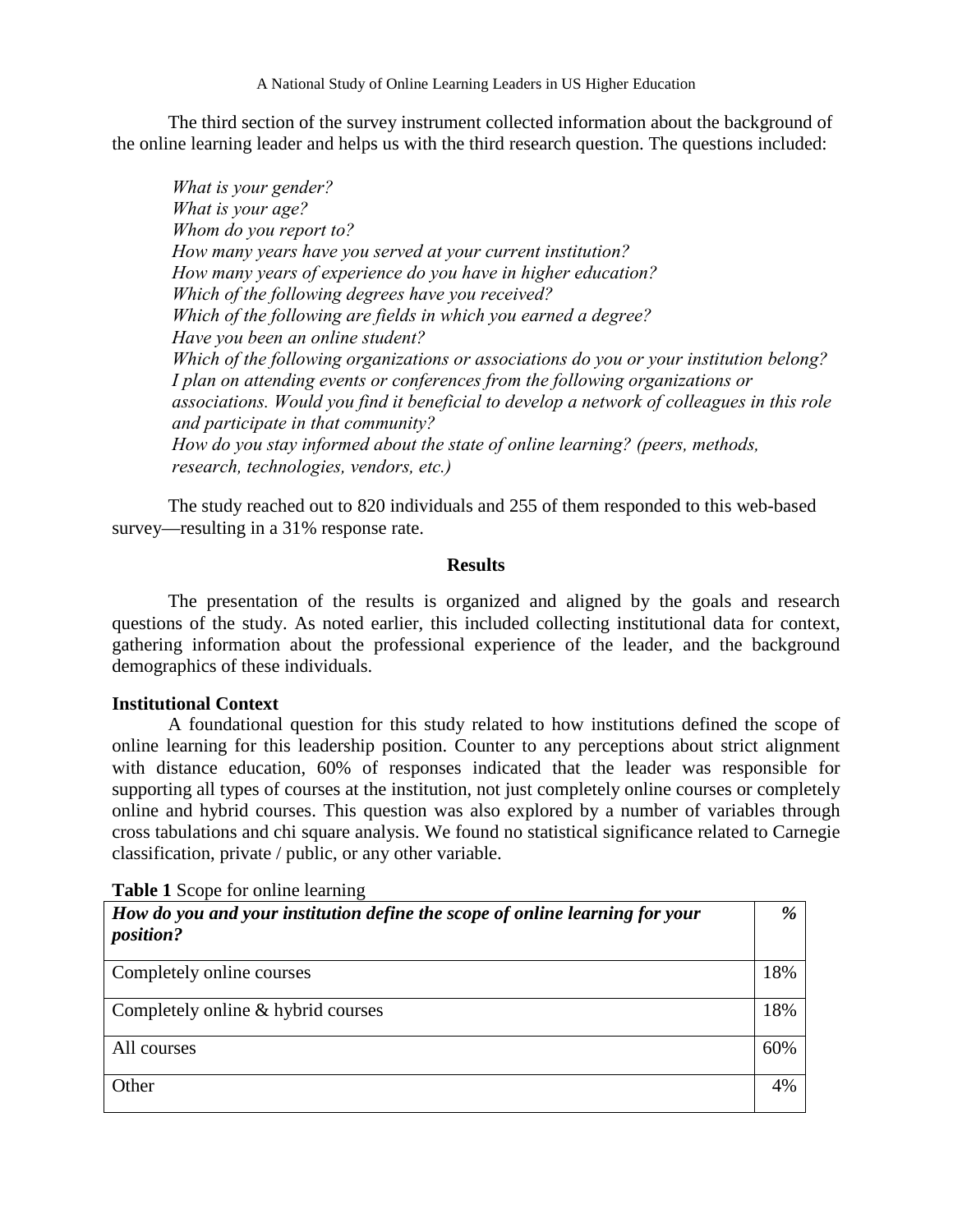Another aspect related to institutional context was the strategic goal for online learning. The most selected strategic goal was "grow total institutional enrollments above existing levels" and was followed by "promote instructional innovation" and "promote student engagement." This emphasis on growing institutional enrollments was consistently the top strategic goal for both public institutions and private institutions. This was also true for all Carnegie classifications with one exception—the R1 institutions. For the highest level of research activity, the top goal selected was "promote instructional innovation."

This focus on aatracting new students seems to align with the study, *Why Do Higher Education Institutions Pursue Online Education?* which explored institutional motivation (Schiffman, Vignare, & Geith, 2007). This research examined responses only from colleges and universities that were already offering online education to better understand what drove their engagement. The authors looked for statistical differences across institutional types and nine possible reasons for pursuing online education. The number one reason (57%) selected by all institution types was "Get new students from new geographic regions or new markets of students" and the number two reason (46%) was "Contribute to extension efforts" (Schiffman et al., 2007, p. 66).

| <b>Table 2</b> Highest level strategic goals                                        |     |
|-------------------------------------------------------------------------------------|-----|
| What are the highest level strategic goals for online learning at your institution? | %   |
| Grow total institutional enrollments above existing levels                          | 82% |
| Promote instructional innovation                                                    | 74% |
| Promote student engagement                                                          | 67% |
| Enhance student retention                                                           | 65% |
| Reach out-of-state-students                                                         | 54% |
| Reach international students                                                        | 31% |
| Help maintain total institutional enrollments at existing levels                    | 24% |
| Other                                                                               | 12% |

**Table 2** Highest level strategic goals

This study also captured when institutions created a leadership position for online learning. While there were some positions (29%) that had been in place for more than 10 years, it is interesting to note that the majority of positions were created in the past 5-6 years. One might look back at what was happening in the field during this window of time, and perhaps speculate that the MOOC activity in higher education could have been a catalyst at some institutions. Online learning gained greater visibility in US higher education at that time and universities endeavored to decide on a strategy and direction for online learning. Breaking this down by Carnegie classification or public vs. private did not reveal differences that were statistically significant.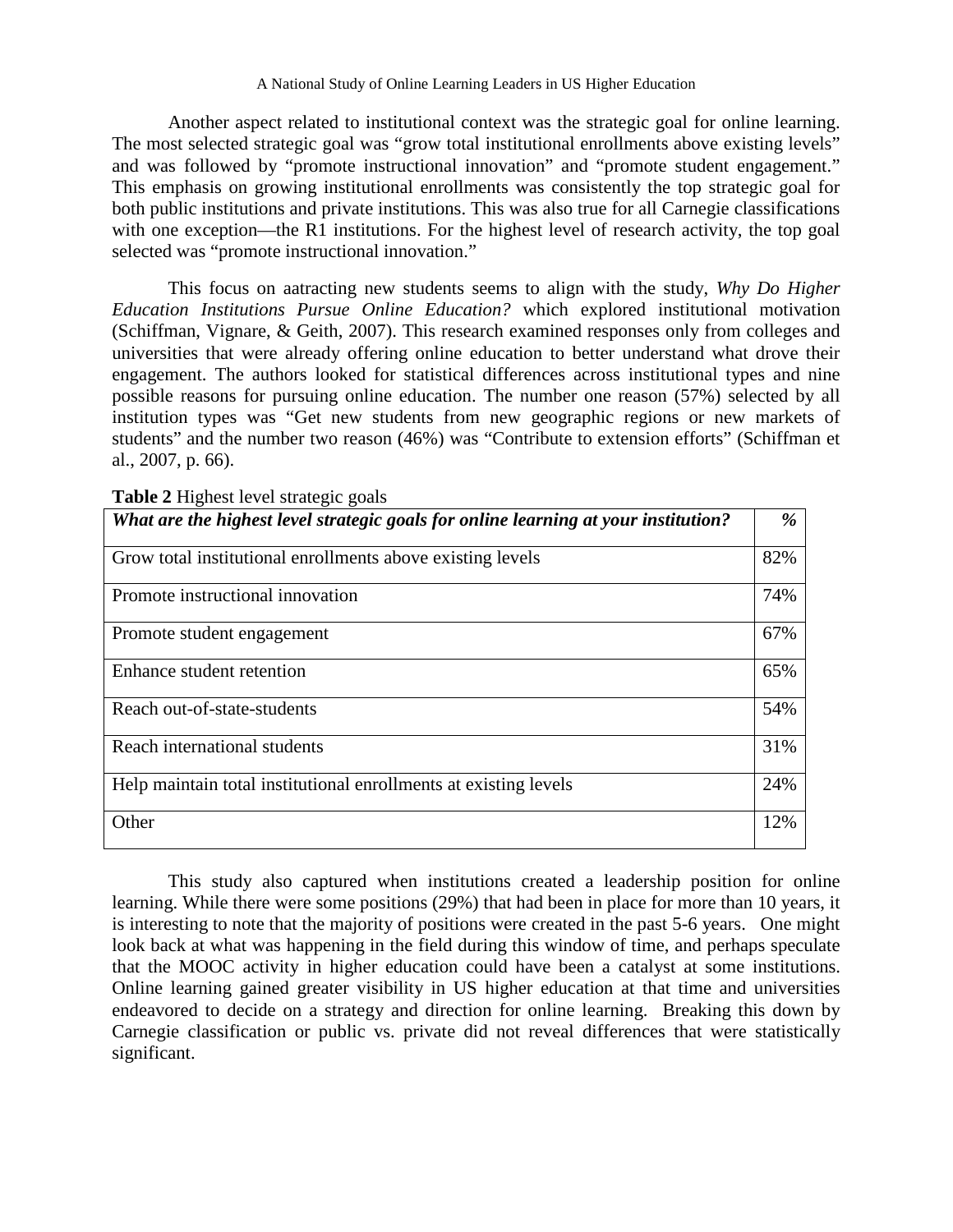|  | Table 3 When leadership was created |  |
|--|-------------------------------------|--|
|--|-------------------------------------|--|

| How many years ago did your institution create a leadership position for online<br>learning? | %   |
|----------------------------------------------------------------------------------------------|-----|
| Less than 1                                                                                  | 6%  |
| $1 - 2$                                                                                      | 11% |
| $3 - 4$                                                                                      | 19% |
| $5-6$                                                                                        | 16% |
| $7 - 8$                                                                                      | 9%  |
| $9-10$                                                                                       | 5%  |
| $10+$                                                                                        | 29% |
| I choose not to answer                                                                       | 6%  |

Table 4 describes responses to an important question in this study: whether the responding institutions used online learning as a catalyst for organizational changes. A key finding was that almost 3 out of 4 responses were yes. For those who recognize the broad operational implications for online learning that can impact so many areas of a university, this might be not be surprising. Breaking this down by Carnegie classification, public vs. private, how many years ago the leadership position was created, to whom the position reported, and even whether the leader had a faculty appointment did not suggest differences that were statistically significant.

## **Table 4** Catalyst for organizational change

| Has your institution used your online learning efforts as a catalyst for<br>organizational changes? | $\%$ |
|-----------------------------------------------------------------------------------------------------|------|
| Yes                                                                                                 | 72%  |
| N <sub>0</sub>                                                                                      | 28%  |

Related to the issue of organizational change, the study asked what groups had been unified within the oversight of the online learning leader. Certain units were noted more frequently than others. More than half of the respondents identified Instructional Design, Faculty Development and Training, Course Design and Multimedia Development, Learning Management Systems, Online Learning Policy Development, and Academic/Educational Technology as being unified under their leadership. The three units that were selected by less than half of the respondents included the Center for Teaching and Learning, Faculty IT Support, and Library Support for Faculty.

Breaking this down by Carnegie classification did reveal differences. While R1 and M1 institutions were consistent with the overall composite, less than half of the R2 institutions cited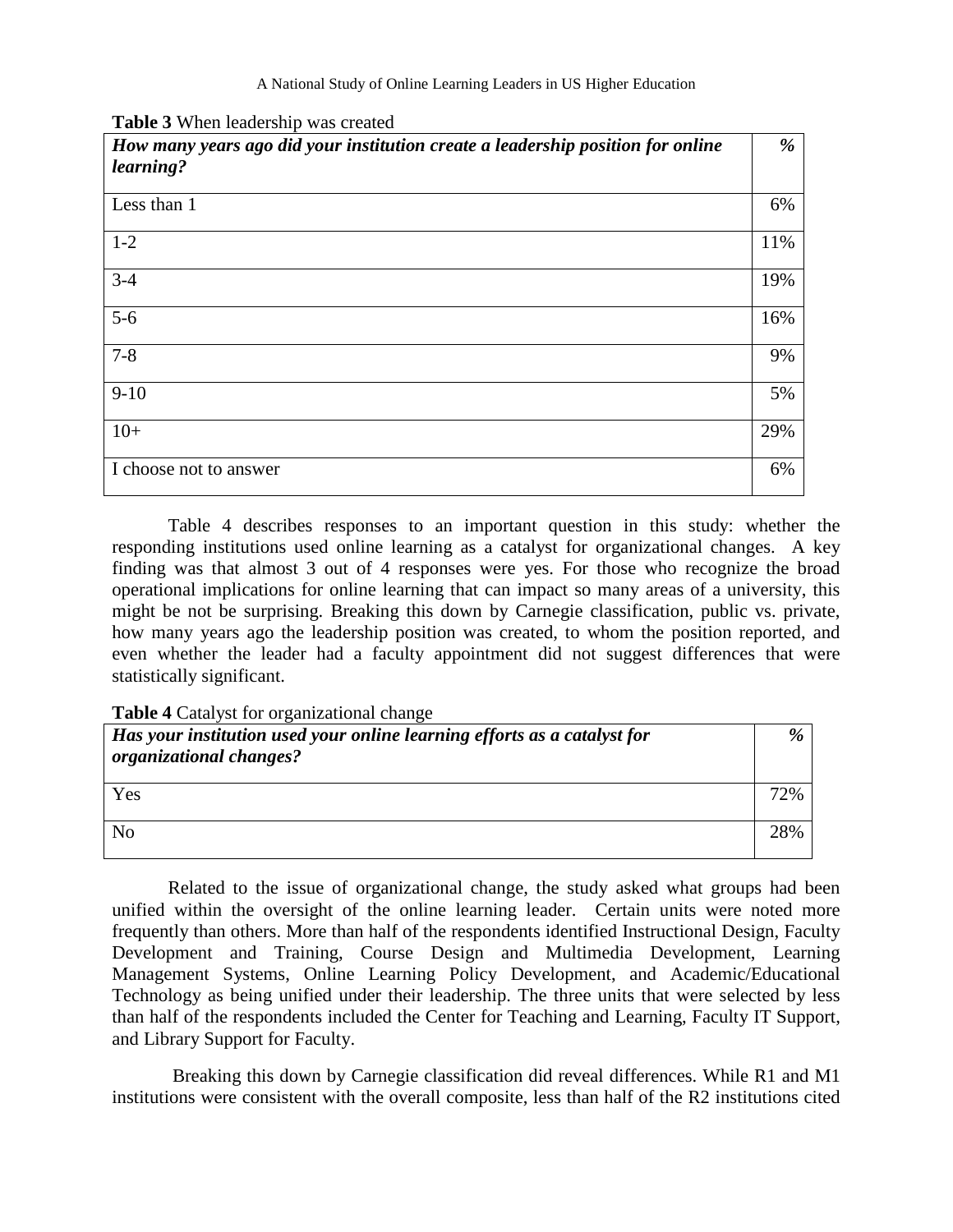Academic/Educational Technology and Learning Management Systems as part of their responsibility, the majority of R3 institutions added the Center for Teaching and Learning, the majority of M2 institutions added Library Support for Faculty, and less than half of the M3 institutions included Online Learning Policy Development. Analyzing responsibilities by private and public institutions did not show any differences from the combined total responses.

| <b>Table 5</b> What groups were unified                                     |     |
|-----------------------------------------------------------------------------|-----|
| What groups at your institution have been unified within your organization? | %   |
| <b>Instructional Design</b>                                                 | 76% |
| <b>Faculty Development and Training</b>                                     | 69% |
| Course Design and Multimedia Development                                    | 65% |
| <b>Learning Management Systems</b>                                          | 65% |
| <b>Online Learning Policy Development</b>                                   | 62% |
| Academic/Educational Technology                                             | 59% |
| Center for Teaching and Learning                                            | 42% |
| <b>Faculty IT Support</b>                                                   | 38% |
| Library support for Faculty                                                 | 27% |
| Not applicable $-$ there have been no changes to our organization           | 12% |

Respondents were also asked about their use of Online Education Service Providers. The largest number (37%) reported that they did not use any. The most cited area (30%) was for Learning Management System (LMS) hosting. A modest number (13%) indicated the use of Marketing and Recruitment services, and 15% stated that they are used for more than one function. With the exception LMS hosting, the use of service providers seems to be the exception, leaving colleges and universities to take advantage of internal resources and expertise.

**Table 6** Use of service providers

| Does your institution use any Online Education Service providers for specific<br>functions? | $\frac{9}{6}$ |
|---------------------------------------------------------------------------------------------|---------------|
| We do not use any Online Education Service Providers                                        | 37%           |
| Learning Management System (LMS) hosting.                                                   | 30%           |
| We use more than one.                                                                       | 15%           |
| Marketing and Recruitment                                                                   | 13%           |
| <b>Student Support</b>                                                                      | 2%            |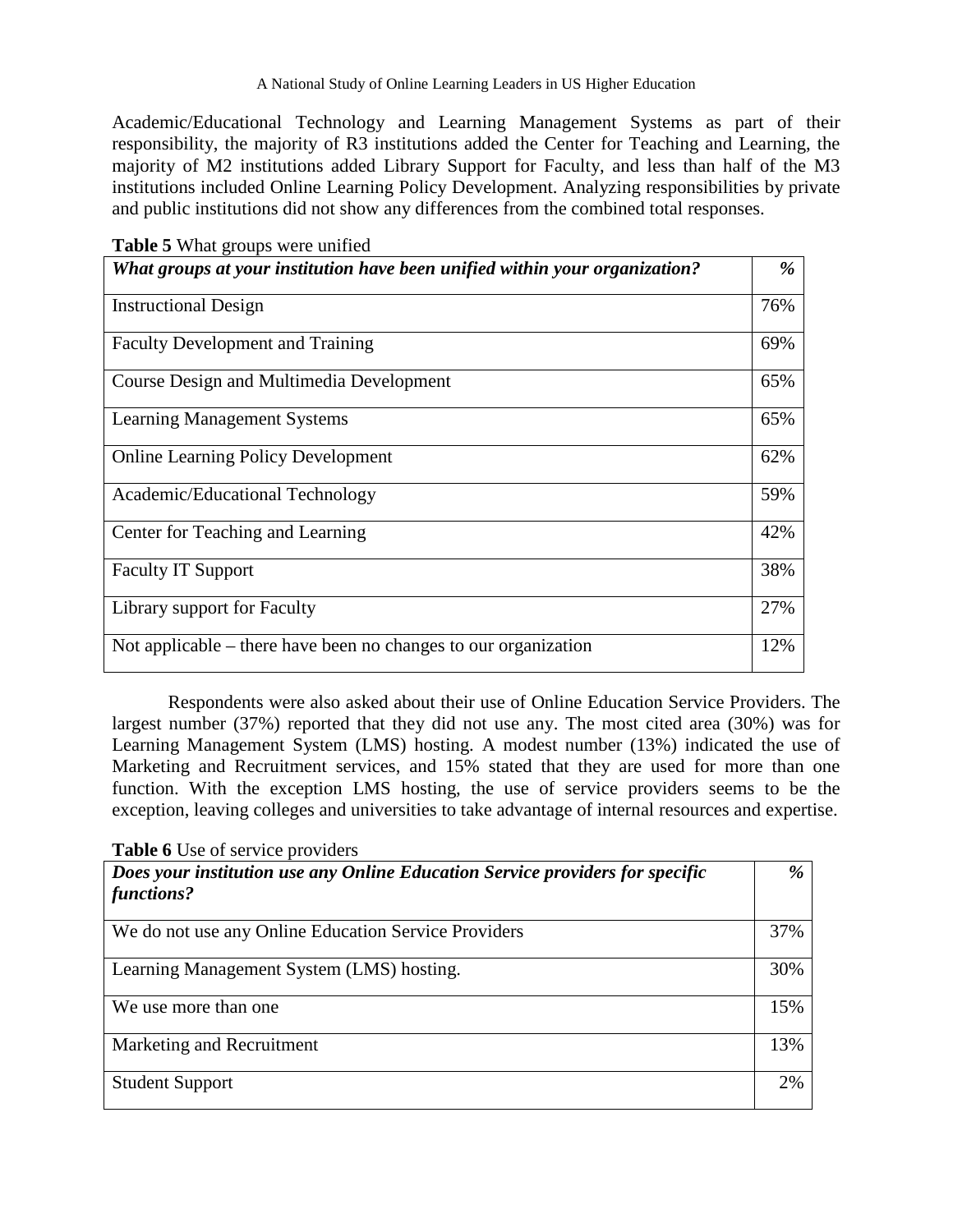| Multimedia Development        | 2% |
|-------------------------------|----|
| <b>Curriculum Development</b> | 1% |
| <b>Instructional Design</b>   | 1% |
| <b>Faculty Support</b>        | 0% |

The last aspect of institutional context for this study related to the top challenges faced by the online learning leaders. Respondents were asked to rank order an extensive list of 14 issues, with 1 being the top priority. The top three priorities or issues were faculty development and training, strategic planning for online learning at your institution, and staffing for instructional design and faculty support. A change was noted when this was examined through the lens of a private or public institution. The number 3 priority for private institutions was marketing and promotion of online courses and programs and the number 3 priority for public institutions was funding and resources at your institution.

## **Table 7** Top priorities

*What are the top priorities or issues related to online learning for you and your institution?*

| 1. Faculty development and training                                              |
|----------------------------------------------------------------------------------|
| Strategic planning for online learning at your institution<br>2.                 |
| Staffing for instructional design and faculty support<br>3.                      |
| 4. Funding and resources at your institution                                     |
| 5. Providing student support                                                     |
| 6. Marketing and promotion of online courses and programs                        |
| 7. Development of institutional policies for online learning                     |
| 8. Ensuring academic integrity                                                   |
| State regulations and SARA (State Authorization and Reciprocity Agreement)<br>9. |
| 10. Evaluation / Implementation of learning management systems                   |
| 11. Learning analytics                                                           |
| 12. Conducting research about the effectiveness of online learning               |
| 13. Working with online education service providers                              |

14. Development of a MOOC strategy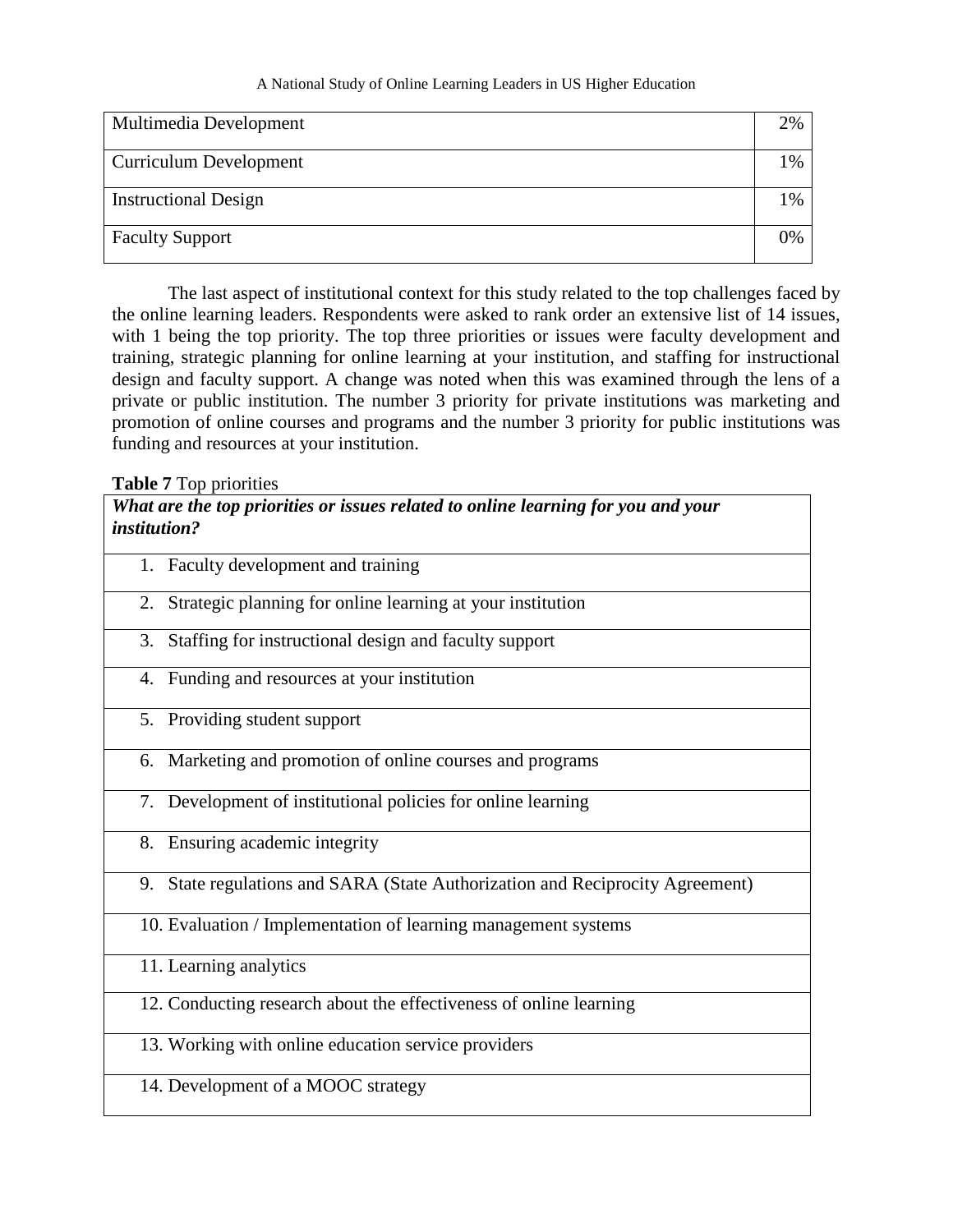## **Summarizing the professional experience for the leadership position**

To start to understand the professional experience for these online learning leaders, respondents first reported on their length of service as an online learning leader. More than 70% have been in this position for the past 5-6 years (or less) and more than half for 3-4 years or less.

| How many years have you held this position of leadership for online learning? | %   |
|-------------------------------------------------------------------------------|-----|
| Less than 1                                                                   | 11% |
| $1 - 2$                                                                       | 19% |
| $3 - 4$                                                                       | 24% |
| $5-6$                                                                         | 17% |
| $7 - 8$                                                                       | 9%  |
| $9-10$                                                                        | 2%  |
| $10+$                                                                         | 13% |
| I choose not to answer                                                        | 4%  |

|  |  | <b>Table 8</b> Time in position |
|--|--|---------------------------------|
|  |  |                                 |

Given that online learning is part of the academic fabric of the university, the study inquired about whether the leader also held a faculty appointment. Half of the respondents did not hold any faculty appointment, 26% held a non-tenure track appointment, and 24% held a tenured or tenure track appointment. Breaking this down by Carnegie classification and public vs. private did not suggest differences that were statistically significant. Connecting the importance of this to professional bureaucracy, Mintzberg stated "Moreover, full-time administrators who wish to have any power at all in these structures must be certified members of the profession, and preferably be elected by the professional operators or at least appointed with their blessing" (Mintzberg, 1979, p.56).

| <b>Table 9 Faculty appointment</b> |  |
|------------------------------------|--|
|------------------------------------|--|

| In addition to your leadership role for online learning, do you also hold a faculty<br>appointment? | $\%$ |
|-----------------------------------------------------------------------------------------------------|------|
| Yes – Tenure or tenure track professor                                                              | 24%  |
| Yes – Non-tenure track professor                                                                    | 26%  |
| N <sub>0</sub>                                                                                      | 50%  |

Nworie (2012) emphasized that distance education leadership is different from leadership in other areas of higher education. The notion that leading innovative programs in traditional institutions requires flexibility makes sense. Online learning leaders need to work across constituent groups at the university in order to be effective. This means working with faculty,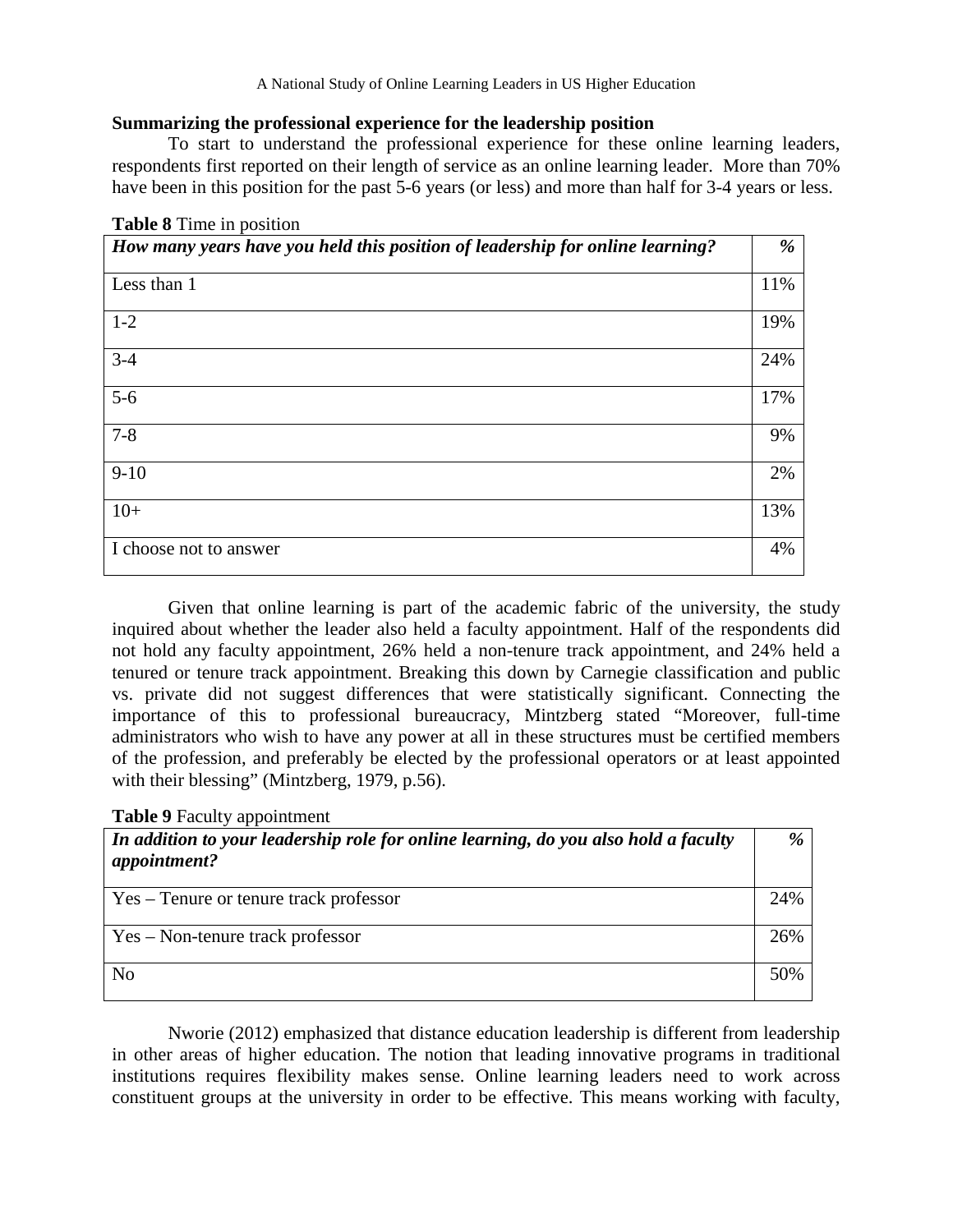staff, students and administration, and often as an intermediary between these groups. Hypothesizing that appropriate prearation for online learning leadership might manifest itself in a blend of professional experiences, the study explored six dimensions.

The first area was traditional face-to-face classroom teaching. Seventy percent of the respondents had at least six years of experience and 25% had more than 20 years.

**Table 10** Face-to-face teaching experience

| How many years of traditional face-to-face classroom teaching experience do you<br>have? | %   |
|------------------------------------------------------------------------------------------|-----|
|                                                                                          |     |
| I do not have any                                                                        | 10% |
| Less than 1                                                                              | 4%  |
| $1-5$                                                                                    | 15% |
| $6 - 10$                                                                                 | 19% |
| $11 - 15$                                                                                | 19% |
| $16 - 20$                                                                                | 7%  |
| $20+$                                                                                    | 25% |
| I choose not to answer                                                                   | 1%  |

The second area concerned online teaching. The response was that more than 3 out of 4 taught online for at least a year and about one half for more than 6 years.

| How many years of online teaching experience do you have? | %   |
|-----------------------------------------------------------|-----|
| I do not have any                                         | 11% |
| Less than 1                                               | 8%  |
| $1 - 5$                                                   | 30% |
| $6 - 10$                                                  | 21% |
| $11 - 15$                                                 | 15% |
| $16 - 20$                                                 | 10% |
| $20+$                                                     | 2%  |
| I choose not to answer                                    | 1%  |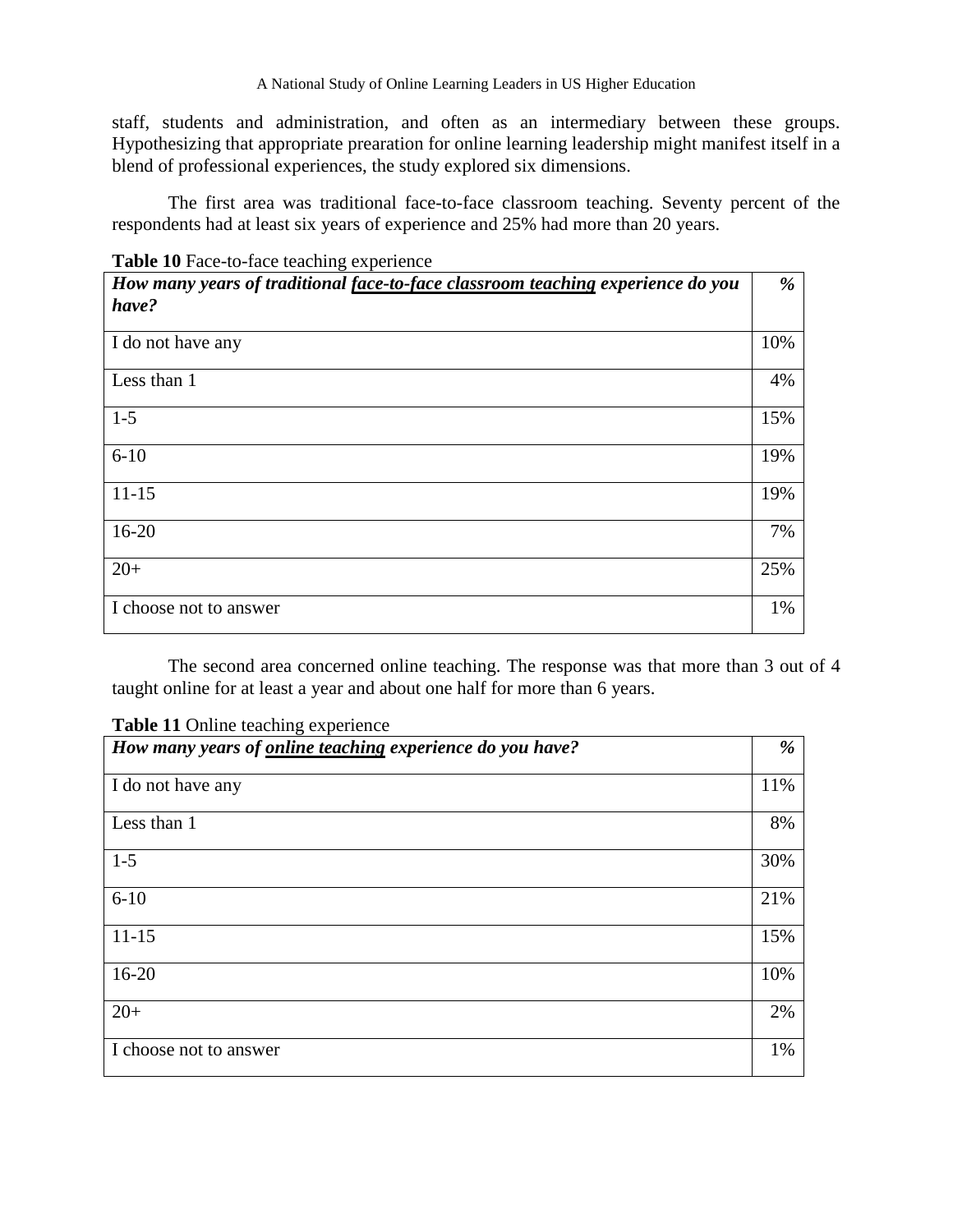The third area centered on management and leadership experience. The response was that 2 out of 3 have more than 11 years of management and leadership experience.

| Table 12 Leadership experience                                    |     |
|-------------------------------------------------------------------|-----|
| How many years of management / leadership experience do you have? | %   |
| I do not have any                                                 | 1%  |
| Less than 1                                                       | 0%  |
| $1-5$                                                             | 11% |
| $6 - 10$                                                          | 22% |
| $11 - 15$                                                         | 23% |
| $16 - 20$                                                         | 23% |
| $20+$                                                             | 20% |
| I choose not to answer                                            | 0%  |

The fourth area inquired about experience with instructional design and curriculum development. The response was that 62% of the respondents had more than 6 years of instructional design and curriculum development experience.

| How many years of Instructional Design / Curriculum Development experience | %   |
|----------------------------------------------------------------------------|-----|
| do you have?                                                               |     |
| I do not have any                                                          | 13% |
| Less than 1                                                                | 3%  |
| $1-5$                                                                      | 21% |
| $6 - 10$                                                                   | 23% |
| $11 - 15$                                                                  | 15% |
| $16-20$                                                                    | 15% |
| $20+$                                                                      | 9%  |
| I choose not to answer                                                     | 1%  |

The fifth area asked about educational research experience. The response was that about half of the leaders had 6 or more years of educational research experience.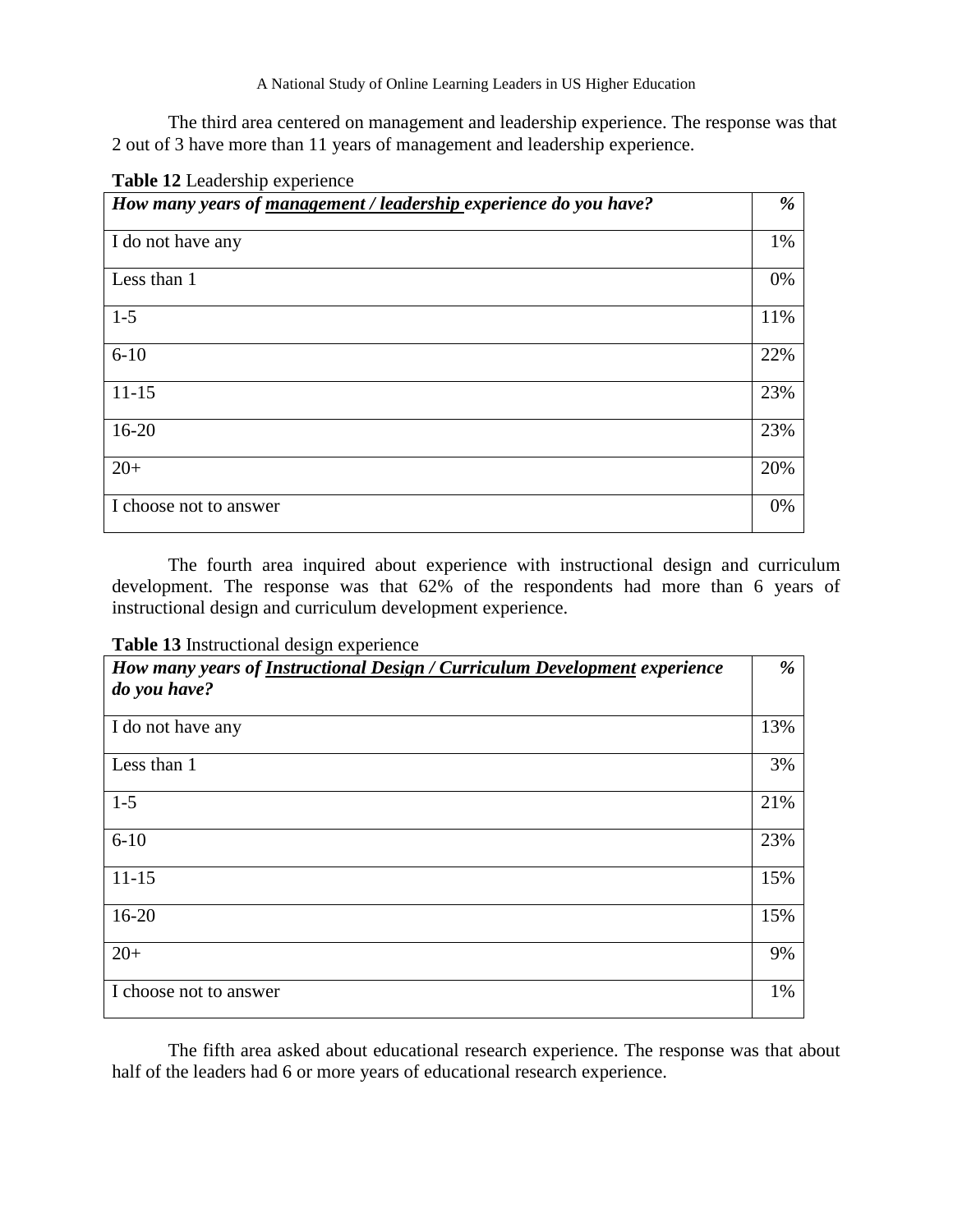| How many years of <b>Educational Research</b> experience do you have? | %   |
|-----------------------------------------------------------------------|-----|
| I do not have any                                                     | 14% |
| Less than 1                                                           | 6%  |
| $1 - 5$                                                               | 30% |
| $6 - 10$                                                              | 21% |
| $11 - 15$                                                             | 13% |
| $16-20$                                                               | 9%  |
| $20+$                                                                 | 7%  |
| I choose not to answer                                                | 1%  |

**Table 14** Educational research experience

The sixth and last area asked about Information Technology experience. The response was that 60% of the leaders had at least one year of IT experience. It should also be noted that 36% of the leaders did not have any IT experience. This might underscore the fact that online learning is not an IT activity, but rather that the online learning leader is expected to collaborate with the IT organization for support for enabling platforms.

## **Table 15** IT experience

| How many years of IT (Information Technology) experience do you have? | %   |
|-----------------------------------------------------------------------|-----|
| I do not have any                                                     | 36% |
| Less than 1                                                           | 2%  |
| $1-5$                                                                 | 14% |
| $6 - 10$                                                              | 17% |
| $11 - 15$                                                             | 9%  |
| $16 - 20$                                                             | 10% |
| $20+$                                                                 | 10% |
| I choose not to answer                                                | 2%  |

The importance of a blend of experience and ability was also reflected in comments made by the online learning leaders.

Collaboration seems to be the skill most in need for leaders in this field as we do not control much of anything. Redefining work as sharing information and presenting goals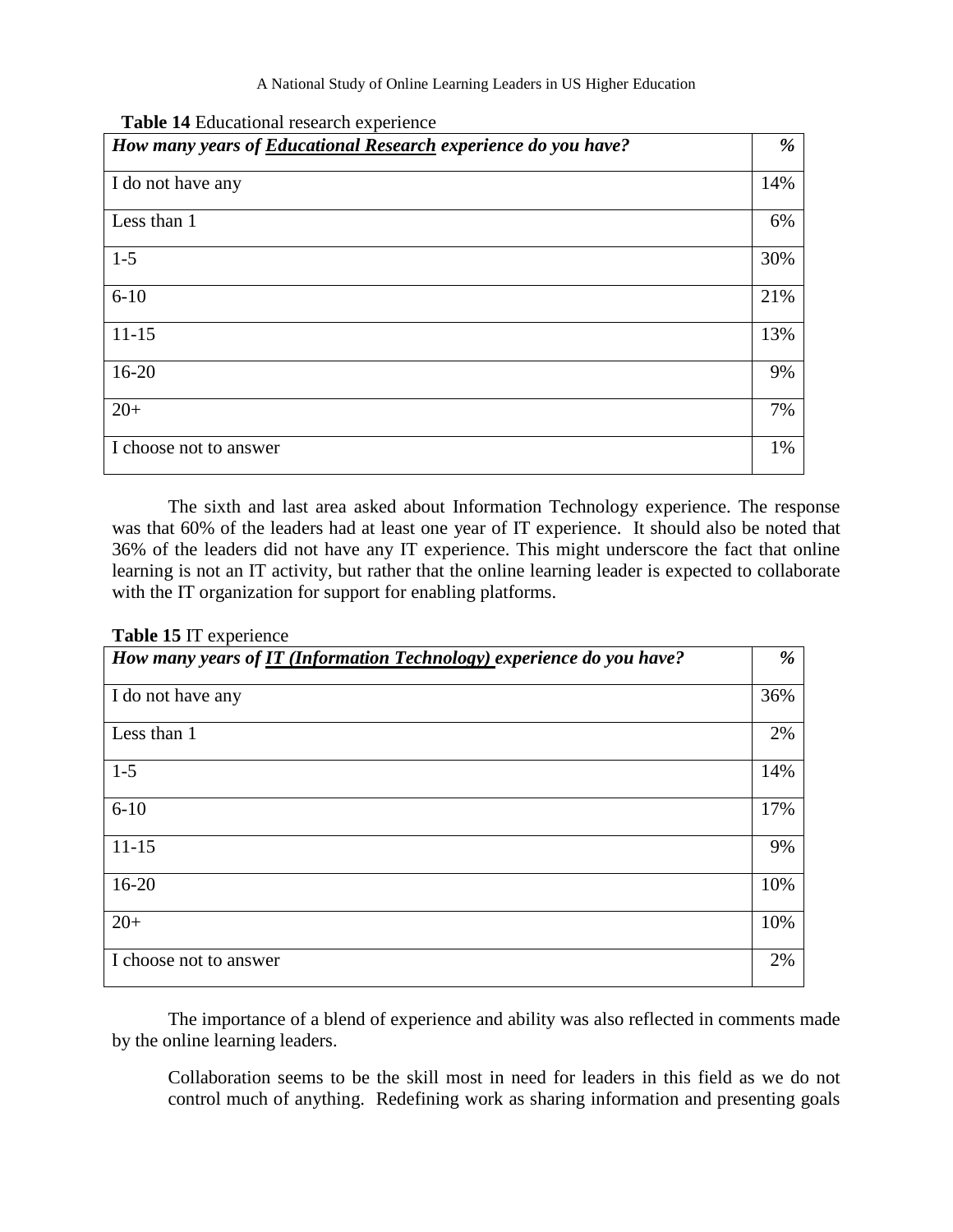& standards; working with department chairs to name faculty, ensure faculty training, schedule courses to lead to student persistence and degree completion are major challenges every day. (Participant survey, 2016)

The need for leaders to be versatile was also an attribute that emerged from the comments."Many different hats are required for this role—can't be an expert in all, but you need to be able to find those who are and who can help" (Participant survey, 2016).

Another participant offered perspectives on the right preparation for a leadership position.

A director of distance learning should ideally have a background in teaching, instructional design, and academic technology, as this is a multi-faceted role. Leadership training, knowledge of marketing, and a doctoral degree are also very helpful to establish credibility in an academic community. (Participant survey, 2016)

## **About the individual leader**

The third area of inquiry for the study was focused on the personal characteristics of the individual leader. The initial effort to identify the appropriate individual provided data about gender. It also suggested that relative to this factor, the response sample is not dramatically different than the identified population.

## **Table 16** Gender

|                   | <b>Identified Population</b> | <b>Sample</b> |
|-------------------|------------------------------|---------------|
| Female            | 410 (50%)                    | 122 (50%)     |
| Male              | 410 (50%)                    | 115 (47%)     |
| Choose not answer |                              | 6(2%)         |
| Total             | 820                          | 243           |

The question about age indicated that approximately 3 out of 4 of the respondents were 45 or older.

**Table 17** Age

| What is your age? | %   |
|-------------------|-----|
| 18-24             | 0%  |
| 25-34             | 3%  |
| 35-44             | 19% |
| 45-54             | 37% |
| $55-64$           | 30% |
| 65-74             | 7%  |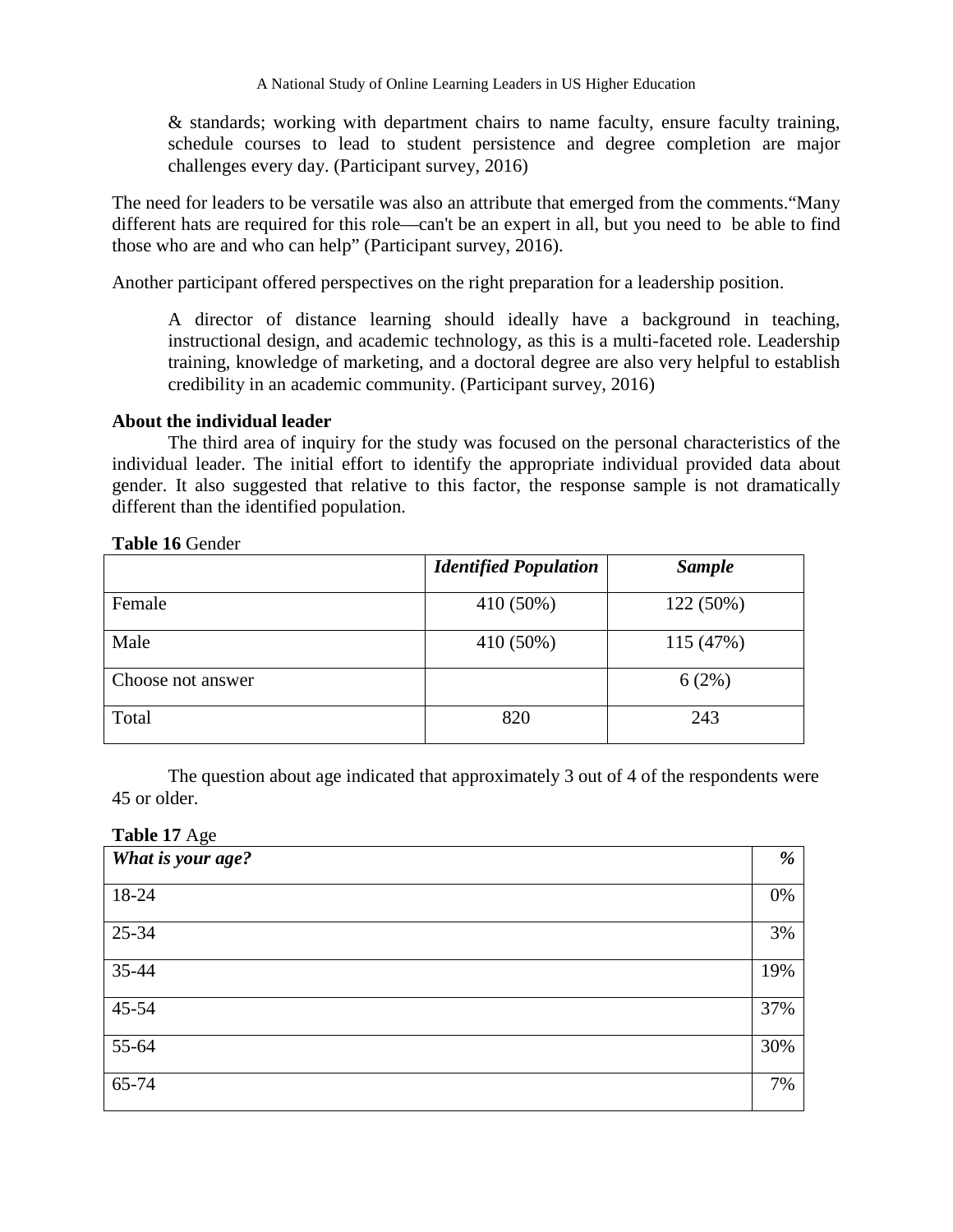| $\overline{\phantom{a}}$ |  |
|--------------------------|--|
| I choose not to answer   |  |

The study was also interested in the reporting relationship for online learning leaders. More than half of the respondents stated that they reported to the Provost / Chief Academic Officer of the institution. There were some modest differences between public and private institutions. The second most selected role for public institutions was some Other Senior Academic Leader, but for private institutions, responses were tied between Other Senior Academic Leader and Directly to the President. It should be noted that despite the dependency on IT as a platform for online learning, only 5% of the leaders reported to the CIO. This might validate the view that online learning is not an IT function.

|  | <b>Table 18 Reporting relationship</b> |
|--|----------------------------------------|
|  |                                        |

| Whom do you report to?                                               | %   |
|----------------------------------------------------------------------|-----|
| President                                                            | 5%  |
| Provost / Chief Academic Officer                                     | 52% |
| Other Senior Academic Leader                                         | 23% |
| Vice President / Senior Vice President (Outside of Academic Affairs) | 7%  |
| CIO (Chief Information Officer)                                      | 5%  |
| Dean of a School                                                     | 3%  |
| Other                                                                | 5%  |

The study captured the length of service at their current institution as well as within higher education overall. Only 42% of the leaders have been at their current institutions for at least 11 years, but 86% have worked in higher education for at least 11 years—and 45% have worked in higher education for more than 20 years.

## **Table 19** Time at institution

| How many years have you served at your current institution? | %   |
|-------------------------------------------------------------|-----|
| Less than 1                                                 | 5%  |
| $1-5$                                                       | 33% |
| $6 - 10$                                                    | 21% |
| $11-15$                                                     | 13% |
| $16 - 20$                                                   | 14% |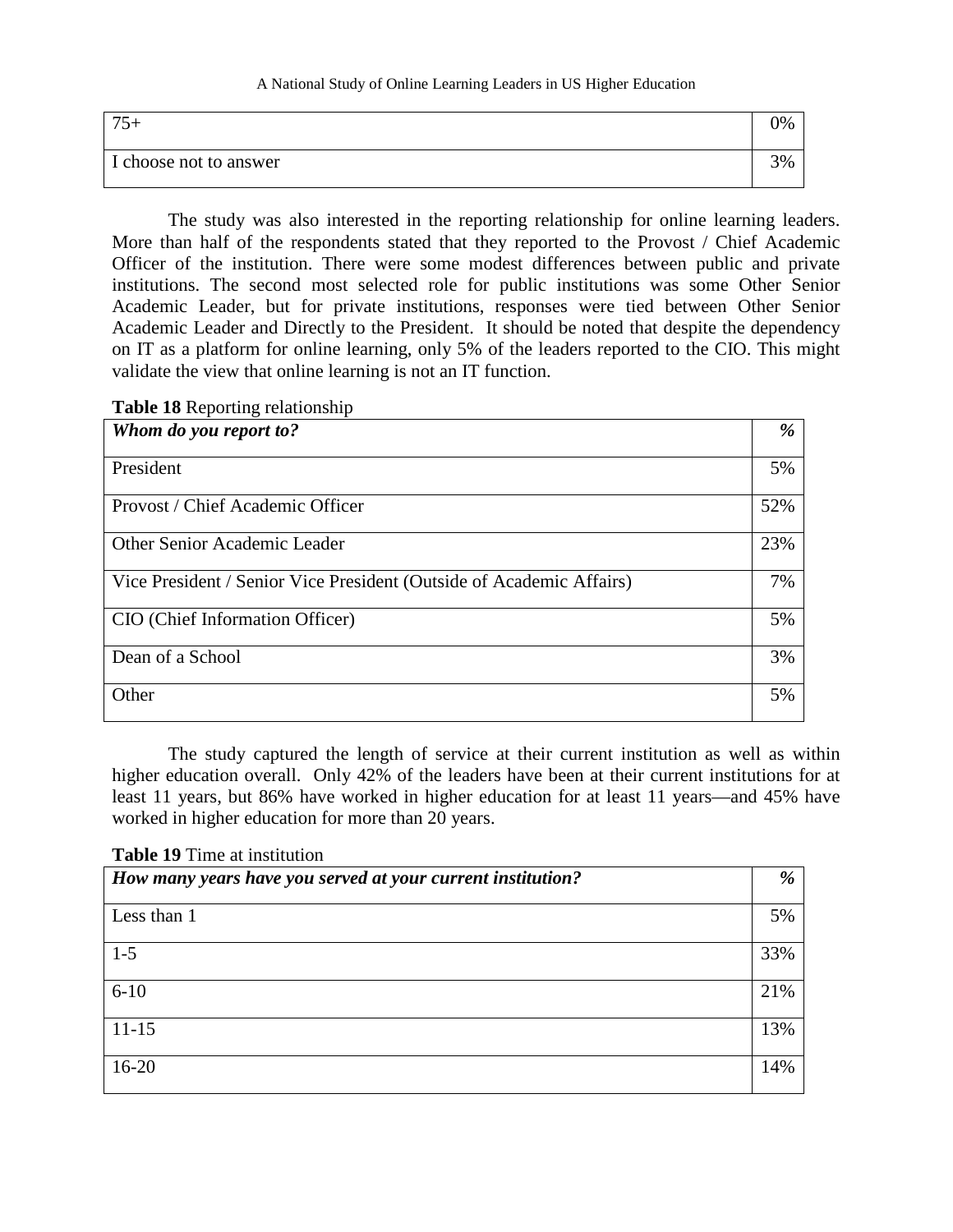| $\Omega$<br>$20+$      | $4\%$ |
|------------------------|-------|
| I choose not to answer | 0%    |

## **Table 20** Time in higher education

| How many years of experience do you have in higher education? | %   |
|---------------------------------------------------------------|-----|
| Less than 1                                                   | 0%  |
| $1 - 5$                                                       | 3%  |
| $6 - 10$                                                      | 11% |
| $11 - 15$                                                     | 21% |
| $16 - 20$                                                     | 20% |
| $20+$                                                         | 45% |
| I choose not to answer                                        | 0%  |

Questions about academic preparation revealed that 62% of the leaders held a doctoral degree and the majority (54%) held a degree in the field of education.

**Table 21** Fields of academic credentials

| Which of the following are fields in which you earned a degree? (check all that<br>apply) | %   |
|-------------------------------------------------------------------------------------------|-----|
| Education                                                                                 | 54% |
| <b>Business</b>                                                                           | 23% |
| Humanities                                                                                | 23% |
| <b>Social Sciences</b>                                                                    | 21% |
| Other                                                                                     | 21% |
| Technology                                                                                | 20% |
| <b>Natural Sciences</b>                                                                   | 7%  |
| Computing                                                                                 | 6%  |
| Engineering                                                                               | 3%  |
| Healthcare                                                                                | 3%  |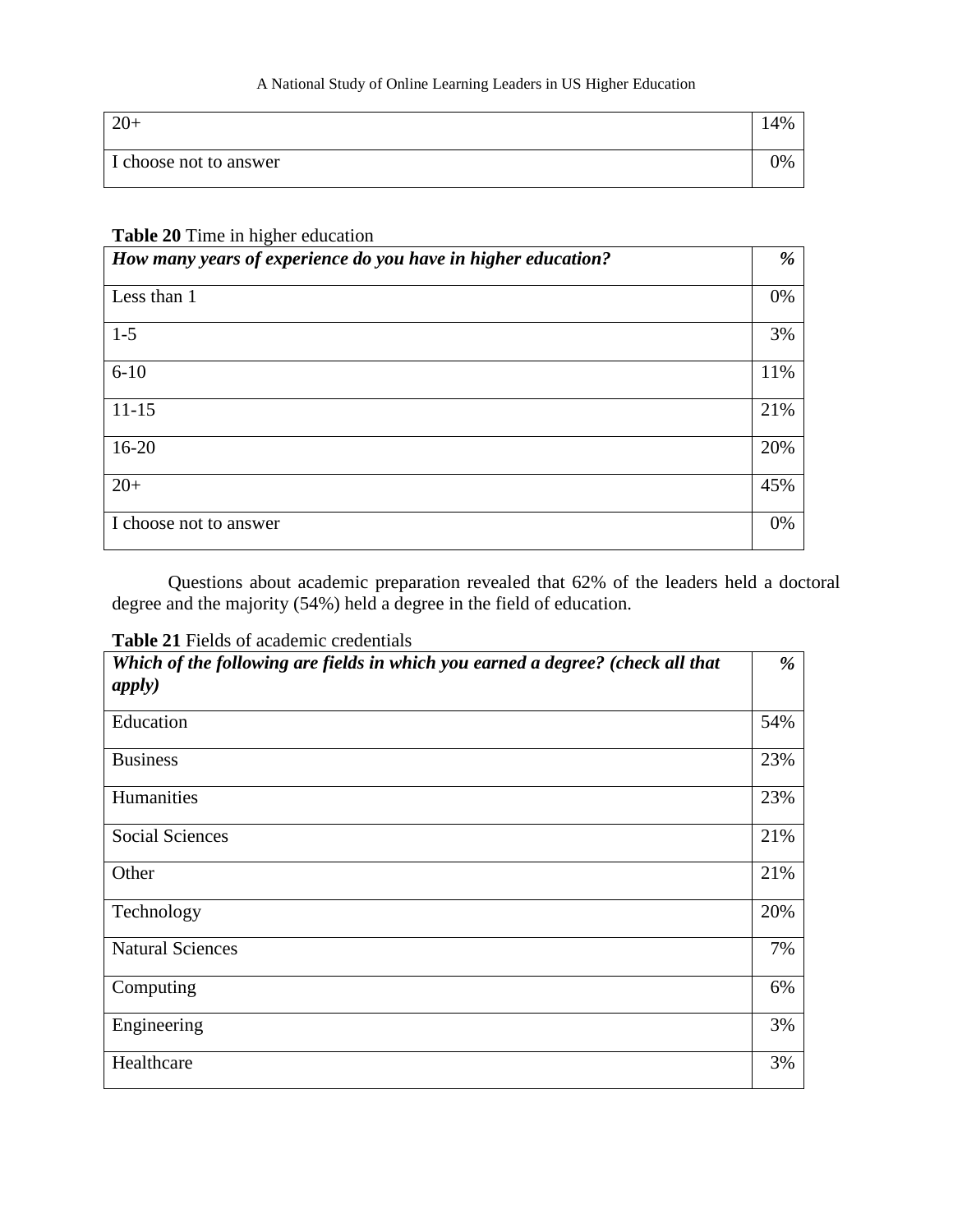The experience as a learner can be very valuable, so the study inquired about whether the respondent had been an online student. The majority (65%) had been an online student – with 13% earning a complete online degree. However, this means that more than 1out of 3 did not have the experience of being an online student.

| <b>Table 22 Online student</b> |  |
|--------------------------------|--|
|--------------------------------|--|

| Have you been an online student? (credit bearing) | %   |
|---------------------------------------------------|-----|
| $Yes - one online course$                         | 12% |
| $Yes - multiple online course$                    | 40% |
| $Yes - an online degree program$                  | 13% |
| N <sub>o</sub>                                    | 35% |

Professional development and connections to associations was the last area of inquiry for the study. Respondents reported on what organizations they belonged to with the top three being Online Learning Consortium (OLC), Educause Learning Institute (ELI), and Quality Matters (QM). They also indicated what events they planned on attending.

|  | <b>Table 23</b> Associations |  |
|--|------------------------------|--|
|  |                              |  |

| Which of the following organizations or<br>associations do you or your institution<br>belong? (check all that apply) | Yes | $Yes - but$<br>might drop | $No$ – but<br>might join | $N_{0}$ |
|----------------------------------------------------------------------------------------------------------------------|-----|---------------------------|--------------------------|---------|
| <b>OLC</b>                                                                                                           | 77% | 7%                        | 5%                       | 11%     |
| <b>ELI</b>                                                                                                           | 67% | 8%                        | 3%                       | 22%     |
| QM                                                                                                                   | 61% | 12%                       | 1%                       | 27%     |
| <b>WCET - WICHE</b>                                                                                                  | 52% | 11%                       | 0%                       | 37%     |
| <b>UPCEA</b>                                                                                                         | 49% | 11%                       | 2%                       | 38%     |
| <b>USDLA</b>                                                                                                         | 26% | 13%                       | 1%                       | 60%     |
| <b>ISTE</b>                                                                                                          | 22% | 8%                        | 1%                       | 69%     |
| <b>AECT</b>                                                                                                          | 10% | 11%                       | 2%                       | 78%     |
| <b>NUTN</b>                                                                                                          | 9%  | 9%                        | 1%                       | 82%     |
| <b>ADEC</b>                                                                                                          | 5%  | 12%                       | 1%                       | 83%     |
| <b>ICDE</b>                                                                                                          | 3%  | 13%                       | 1%                       | 84%     |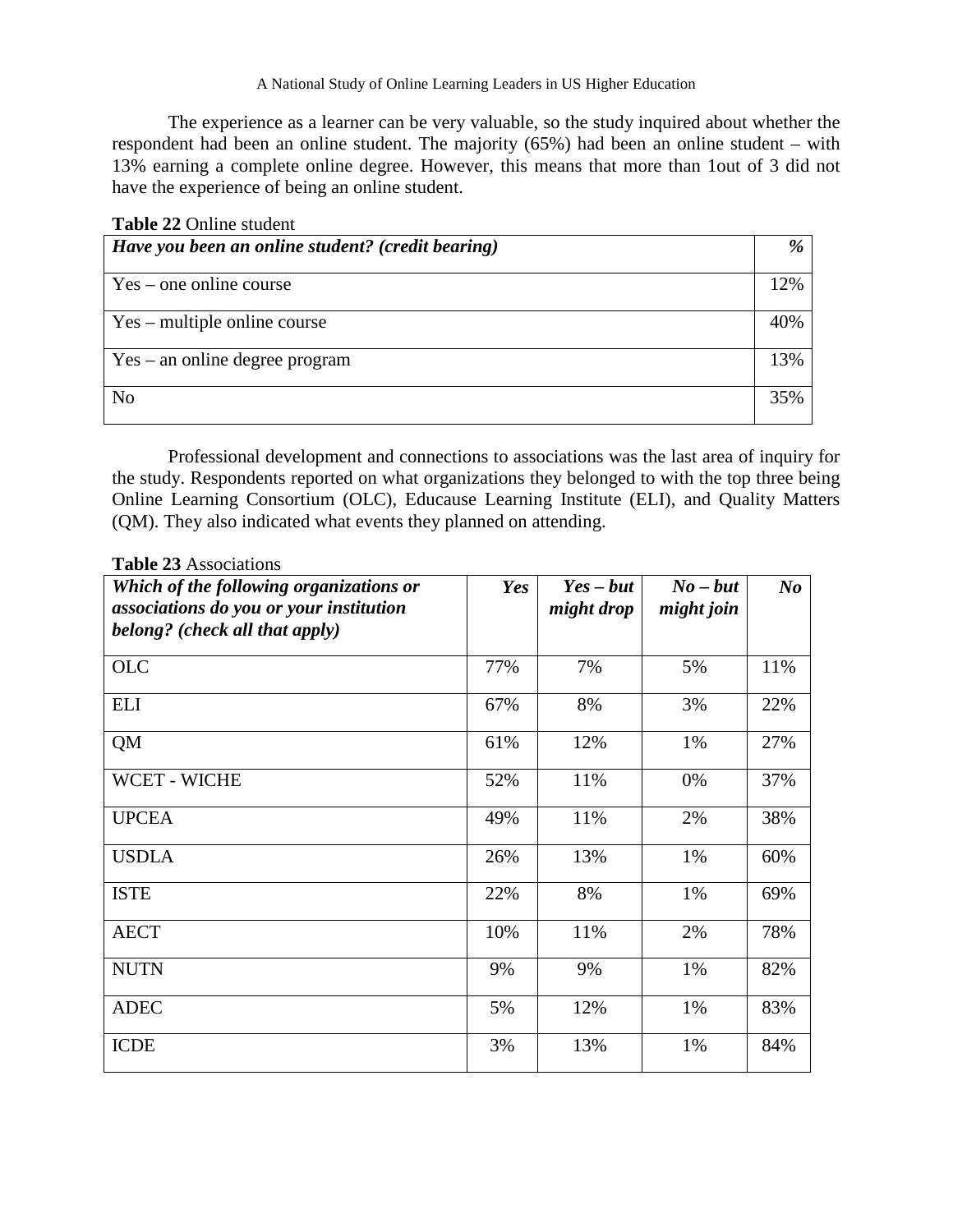| I plan on attending events or conference from the following organizations or<br>associations. (check all that apply) | N <sub>o</sub> |
|----------------------------------------------------------------------------------------------------------------------|----------------|
| OLC                                                                                                                  | 66%            |
| <b>EDUCAUSE</b>                                                                                                      | 46%            |
| <b>UPCEA</b>                                                                                                         | 35%            |
| WCET - WICHE                                                                                                         | 30%            |
| <b>ELI</b>                                                                                                           | 28%            |
| <b>QM</b>                                                                                                            | 28%            |
| Other                                                                                                                | 14%            |
| <b>USDLA</b>                                                                                                         | 10%            |
| <b>ISTE</b>                                                                                                          | 10%            |
| <b>AECT</b>                                                                                                          | 9%             |
| <b>NUTN</b>                                                                                                          | 4%             |
| <b>ADEC</b>                                                                                                          | 3%             |
| <b>ICDE</b>                                                                                                          | 0%             |

Lastly, the leaders indicated their interest in connecting with peers. Seven out of eight respondents stated that they would value the opportunity to develop a network of peers and participate in that community.

**Table 25** Interest in networking

| Would you find it beneficial to develop a network of colleagues in this role and<br><i>participate in that community?</i> | %   |
|---------------------------------------------------------------------------------------------------------------------------|-----|
| Yes                                                                                                                       | 88% |
| N <sub>o</sub>                                                                                                            | 12% |

When asked to fill in an open-ended question about how they stay informed about the field, the leaders cited research, peers, and conferences/associations as the top three.

# **Key Findings**

The bulleted list below provides a summarized list of the key findings of this study.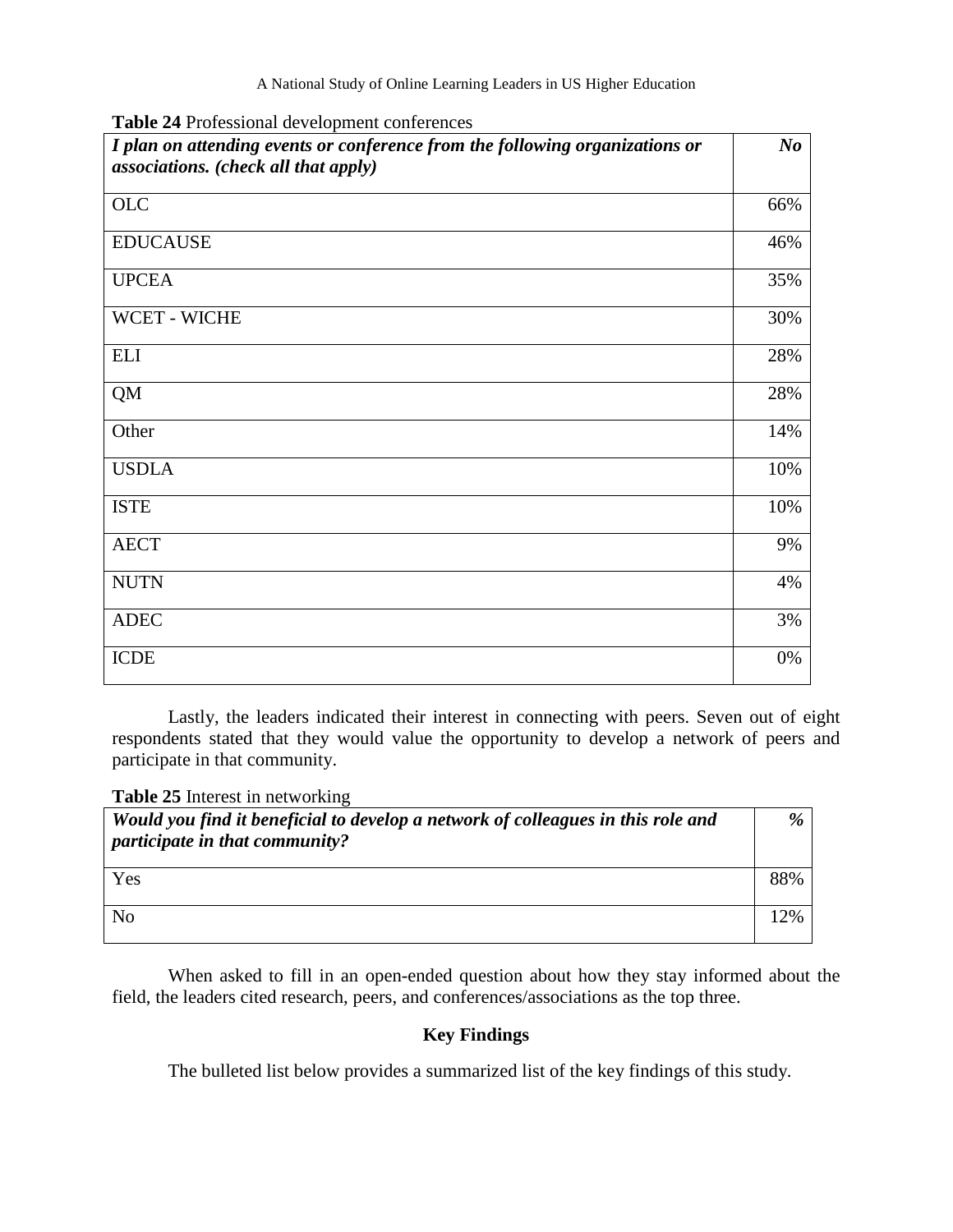- While 29% of the online learning leadership positions were created more than 10 years ago, the majority have been created in the past 5-6 years.
- Counter to a strict focus on distance education, more than 60% of the online learning leaders reported responsibility for supporting all types of courses.
- Almost 3 out of 4 respondents reported their institution was using online learning efforts as a catalyst for organizational change.
- The majority of online learning leadership positions report to the Provost of the institution.
- Overall, the top three highest level strategic goals reported were to:
	- Grow institutional enrollments above existing levels,
	- **Promote instructional innovation, and**
	- Promote student engagement.
- The top three priorities or issues were:
	- Faculty development and training,
	- Strategic planning for online learning at the respective institution, and
	- Staffing for instructional design and faculty support.
- The top three professional development associations the leaders belonged to were OLC, ELI, and QM.
- The reported use of external online learning service providers was very limited with the exception of hosting of the learning management system (30%) and some modest efforts with marketing and recruitment (13%).

## **Discussion**

This study endeavored to help our field, our community, and higher education in general, to develop an understanding of the leaders who are guiding the critical academic transformation that supports online learning. The synthesis of the data about the individuals leading the transformation and their experiences leads to a composite description of very seasoned leaders with a blend of essential experience:

- 86% of leaders had more than 11 years of experience in higher education and 45% had more than 20 years
- 75% of leaders were at least 45 years' old
- 2 out of 3 leaders held a doctoral degree
- Half of the respondents indicated that they also held a faculty appointment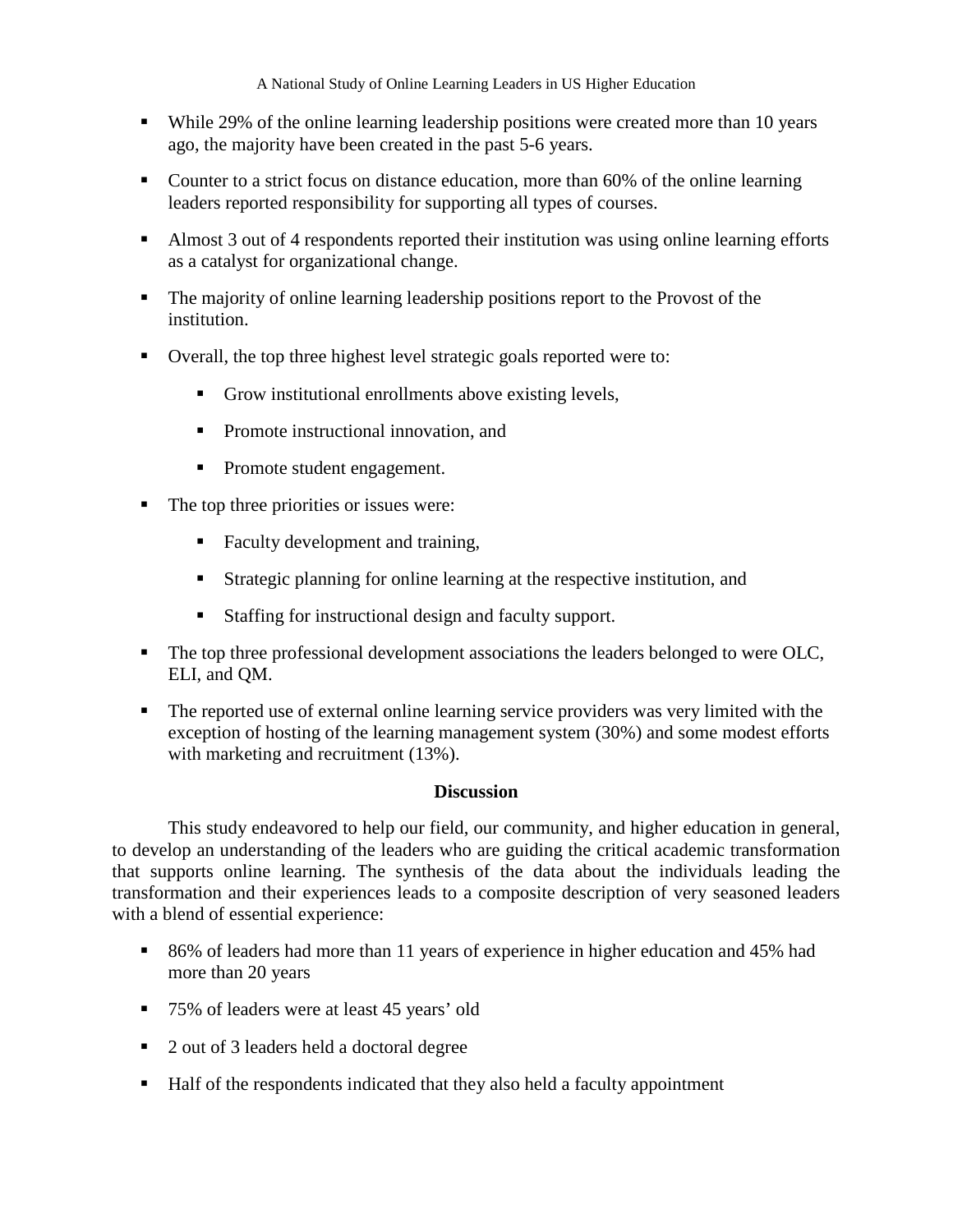- $\blacksquare$  The majority reported taking an online course(s), embracing the experience as an online student
- As expected, there was some variation in background, but most respondents had a blend of experience:
	- $\blacksquare$  70% had at least 6 years of face to face teaching experience (and  $\frac{1}{4}$  have more than 20)
	- More than 3 out of 4 taught online for at least a year (half for more than 6 years)
	- 2/3 had more than 11 years of management/leadership experience
	- Half of the leaders had 6 or more years of educational research experience
	- 62% of leaders had 6 or more years of instructional design experience
	- 60% had at least one year of IT experience (but 36% have no IT experience)

As one considers the results of this study, the author would suggest that university executives should be encouraged and optimistic about the success of online learning at their institutions as they count on and depend on these veteran leaders. There are practical implications, too.

University executives can benchmark their approach and their plans for online learning compared to other higher education institutions. For those senior leaders who are considering adjustments to their organizations, the study provides information about the groups and units that are being commonly unified under these new online learning leaders. For Presidents and Provosts who need to create or fill this position, hopefully this study will inform their thinking and provide insight on the background and experiences needed for their new leader.

Online learning leaders can self-assess their own background and experience as compared to the overall composite. They might evaluate areas of personal growth as well as consider the associations and conferences for networking and professional development. And the author would encourage the online learning leaders who have not studied online to enroll in an online course and gain that valuable perspective.

## **Limitations**

The author must acknowledge that this study is limited by participants who provided data about themselves and their institutions. It was no small feat to reach out to all R1, R2, R3, M1, M2, and M3 institutions and the author is extremely grateful for their contributions to the study. But this means the baccalaureate colleges and community colleges were not represented at this time. It is the intention of the PI to expand the study to those institutions in the future.